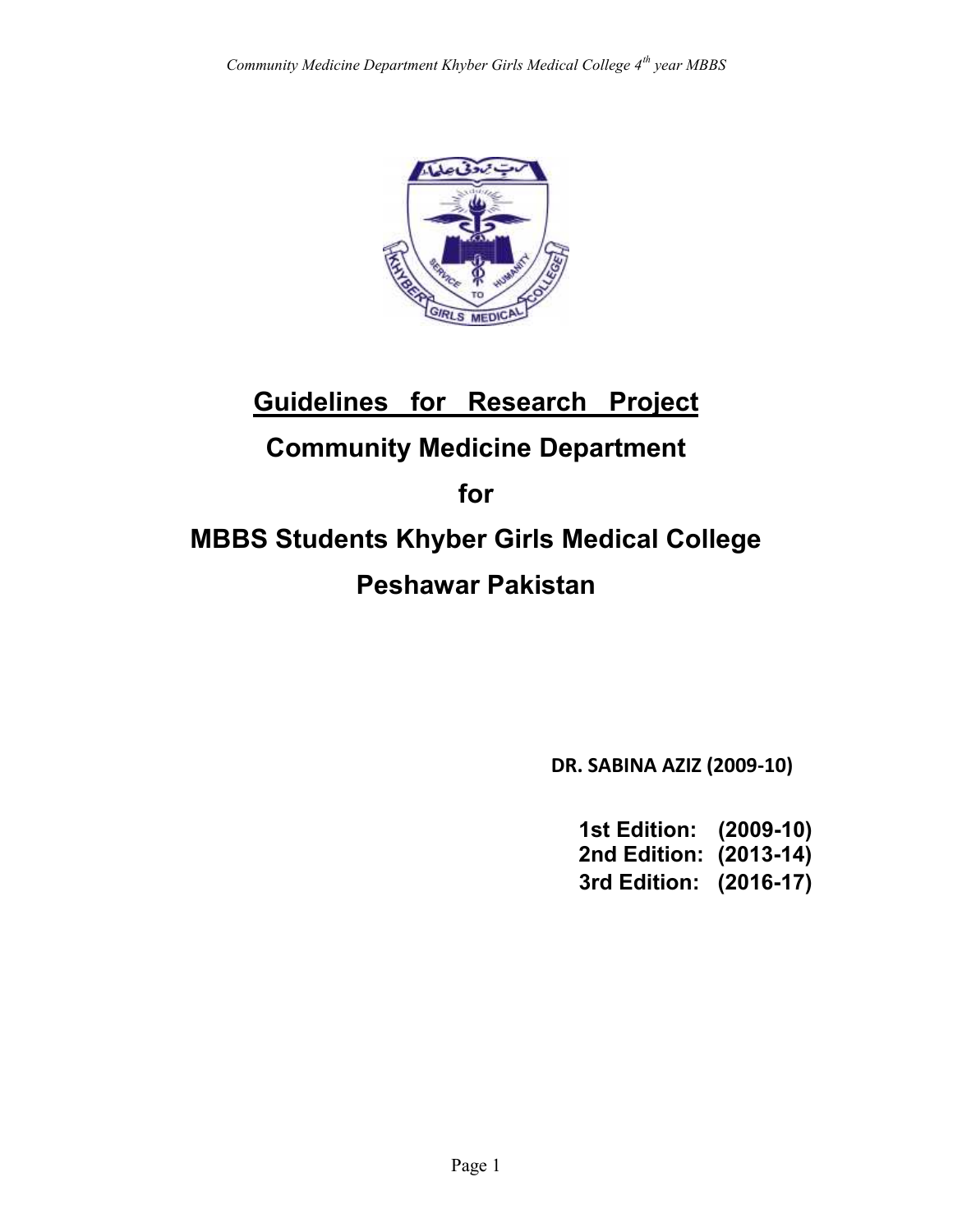|   | <b>Table of contents</b>                               | Page No.s |
|---|--------------------------------------------------------|-----------|
| ➤ |                                                        |           |
| ➤ |                                                        |           |
| ➤ |                                                        |           |
| ➤ |                                                        |           |
| ➤ |                                                        |           |
| ➤ | Guideline for Research Project/Dissertation Writing 10 |           |
| ➤ |                                                        |           |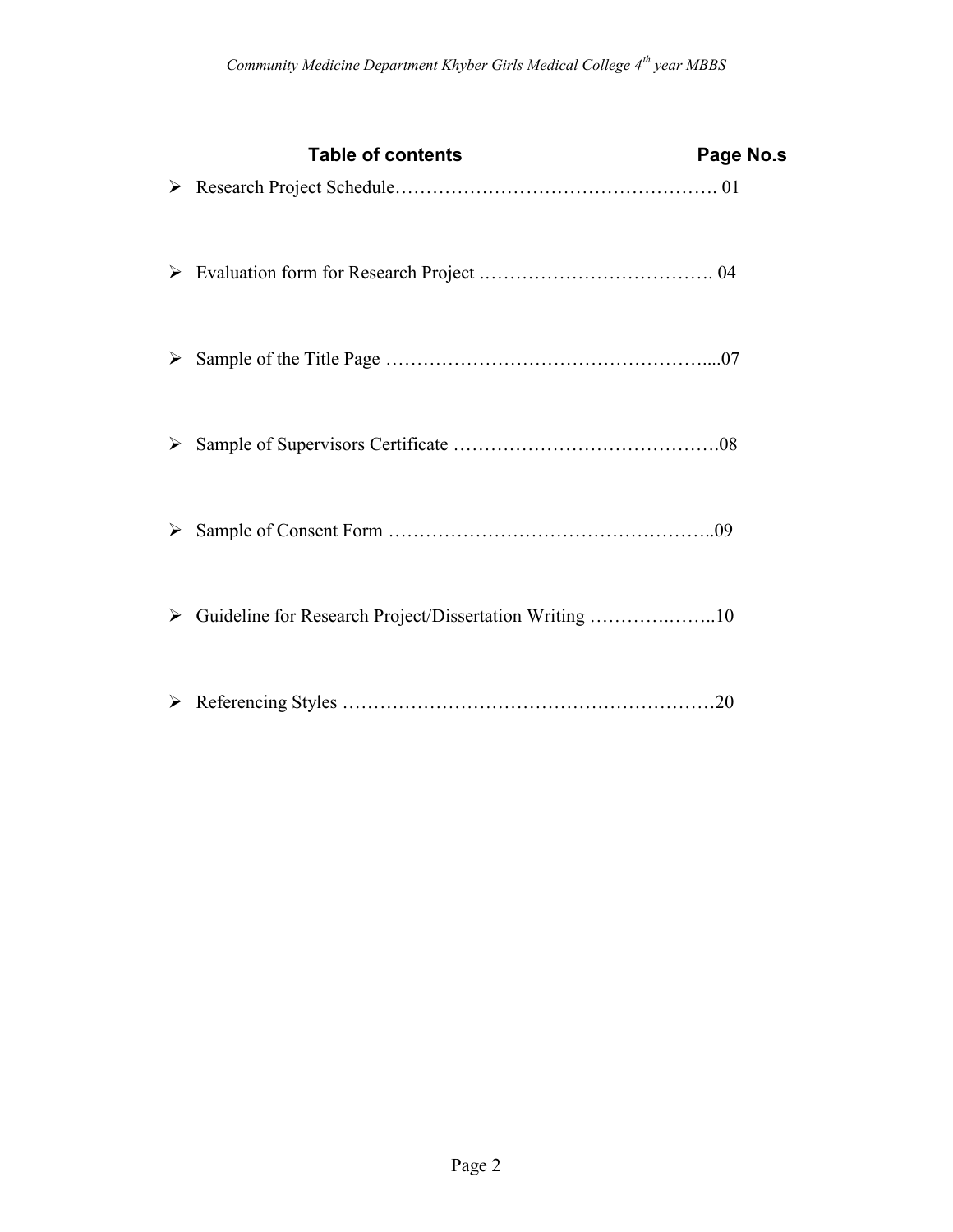#### **RESEARCH PROJECT SCHEDULE (Student must ensure these forms are completed by supervisor)**

 $\_$  , and the set of the set of the set of the set of the set of the set of the set of the set of the set of the set of the set of the set of the set of the set of the set of the set of the set of the set of the set of th

Title \_\_\_\_\_\_\_\_\_\_\_\_\_\_\_\_\_\_\_\_\_\_\_\_\_\_\_\_\_\_\_\_\_\_\_\_\_\_\_\_\_\_\_\_\_\_\_\_\_\_\_\_\_\_\_\_\_\_\_\_\_\_\_\_\_\_\_

Supervisor: \_\_\_\_\_\_\_\_\_\_\_\_\_\_\_\_\_\_\_\_\_\_\_\_\_\_\_\_\_\_\_

Date of Allocation: \_\_\_\_\_\_\_\_\_\_\_\_\_\_\_\_\_\_\_\_\_\_\_\_\_

Date of Appointment with Supervisor

| $S$ .No          | <b>Schedule</b>                       |       | <b>Dates</b> |
|------------------|---------------------------------------|-------|--------------|
| 1.               | <b>Introduction/Literature Review</b> | From: | To:          |
| 2.               | Objectives/Operational                | From: | To:          |
| 3.               | Methodology                           | From: | To:          |
| $\overline{4}$ . | Data Analysis                         | From: | To:          |
| 5.               | Results                               | From: | To:          |
| 6.               | Discussion                            | From: | To:          |
| 7.               | Conclusion                            | From: | To:          |
| 8.               | <b>Structured Abstract</b>            | From: | To:          |
| 9.               | References/Annexure                   | From: | To:          |
| 10.              | Date of Submission of First Draft     | From: | To:          |
| 11.              | Date of Submission of Final Draft     | From: | To:          |

Name of supervisor: \_\_\_\_\_\_\_\_\_\_\_\_\_\_\_ Counter Signature

Signature \_\_\_\_\_\_\_\_\_\_\_\_\_\_\_\_\_\_\_\_\_\_\_ Name: \_\_\_\_\_\_\_\_\_\_\_\_

Date: \_\_\_\_\_\_\_\_\_\_\_\_\_\_\_\_\_\_\_\_\_\_\_\_\_\_\_\_ Signature: \_\_\_\_\_\_\_\_\_

| Counter Signature |  |
|-------------------|--|
| Name:             |  |
| Sionature:        |  |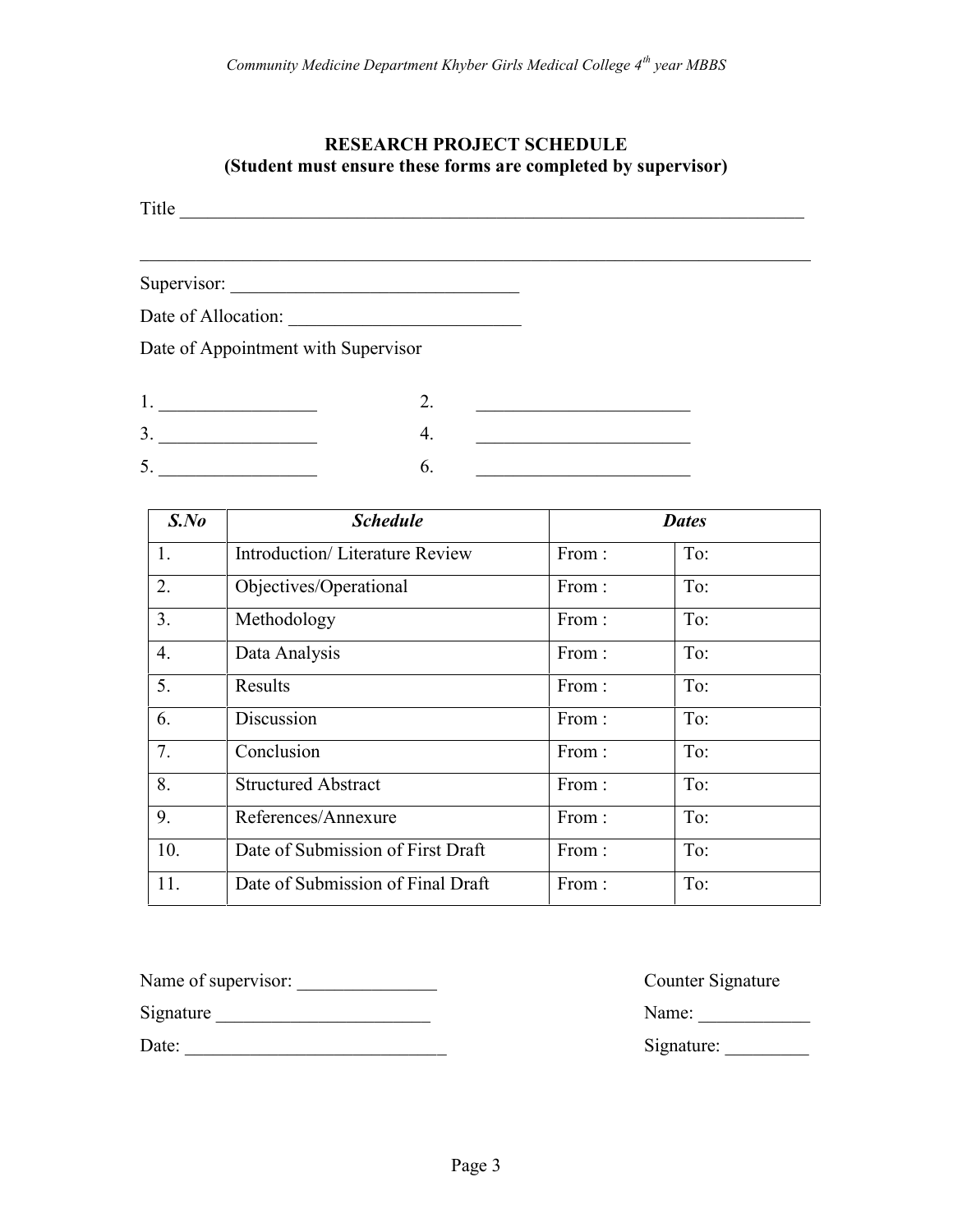## **EVALUATION FORM FOR RESEARCH PROJECT (Marks Scheme Written Project: 20**

#### **(Viva : 05) (Student must ensure these forms are completed by supervisor)**

| <b>I:</b>        | <b>Title:</b>                                    |                                                           |        |  |  |  |
|------------------|--------------------------------------------------|-----------------------------------------------------------|--------|--|--|--|
|                  | a.                                               | Contain any abbreviations.                                | Yes/No |  |  |  |
|                  | $\mathbf{c}$ .                                   | <b>Supervisors Certificate</b>                            | Yes/No |  |  |  |
|                  | $\mathbf b$ .                                    | Acknowledgement (optional)                                |        |  |  |  |
|                  | $\mathbf{c}$ .                                   | Dedication (Optional)                                     | Yes/No |  |  |  |
| П.               |                                                  | <b>List of Tables:</b>                                    |        |  |  |  |
|                  |                                                  | Titles of tables and page numbers                         | Yes/No |  |  |  |
| Ш.               |                                                  | List of figures/graph/illustration                        |        |  |  |  |
|                  |                                                  | List of figures/graph/illustration title and page numbers | Yes/No |  |  |  |
| IV.              |                                                  | <b>List Of Abbreviations</b>                              |        |  |  |  |
|                  |                                                  | A list of all abbreviations with full words               | Yes/No |  |  |  |
| V.               | <b>Structured Abstract (Should Demonstrate):</b> |                                                           |        |  |  |  |
|                  |                                                  | Abstract Approx. 250 words.                               | Yes/No |  |  |  |
|                  |                                                  | <b>Study Design</b>                                       | Yes/No |  |  |  |
|                  | Setting                                          |                                                           | Yes/No |  |  |  |
|                  |                                                  | <b>Duration with Dates</b>                                | Yes/No |  |  |  |
|                  | Subjects & Method                                |                                                           | Yes/No |  |  |  |
|                  | Result                                           |                                                           | Yes/No |  |  |  |
|                  |                                                  | Conclusion                                                | Yes/No |  |  |  |
|                  |                                                  | $3 - 10$ key words                                        | Yes/No |  |  |  |
| $\mathbf{1}$     |                                                  | <b>Introduction (Should Demonstrate):</b>                 |        |  |  |  |
|                  | a.                                               | Importance of topic selected in students own words        | Yes/No |  |  |  |
|                  | $\mathbf{b}$ .                                   | The rationale of study                                    | Yes/No |  |  |  |
| $\boldsymbol{2}$ | <b>Review of Literature</b>                      |                                                           |        |  |  |  |
|                  | a.                                               | Review of current literature                              | Yes/No |  |  |  |
|                  | $\mathbf{b}$ .                                   | Should be in candidates own words                         | Yes/No |  |  |  |
|                  | $\mathbf{c}$ .                                   | Properly referenced                                       | Yes/No |  |  |  |
|                  | d.                                               | At least 5 reference used should be in the last 5 years   | Yes/No |  |  |  |
|                  | e.                                               | Includes work done in Pakistan (if available)             | Yes/No |  |  |  |
|                  |                                                  |                                                           |        |  |  |  |

**3 Objectives:**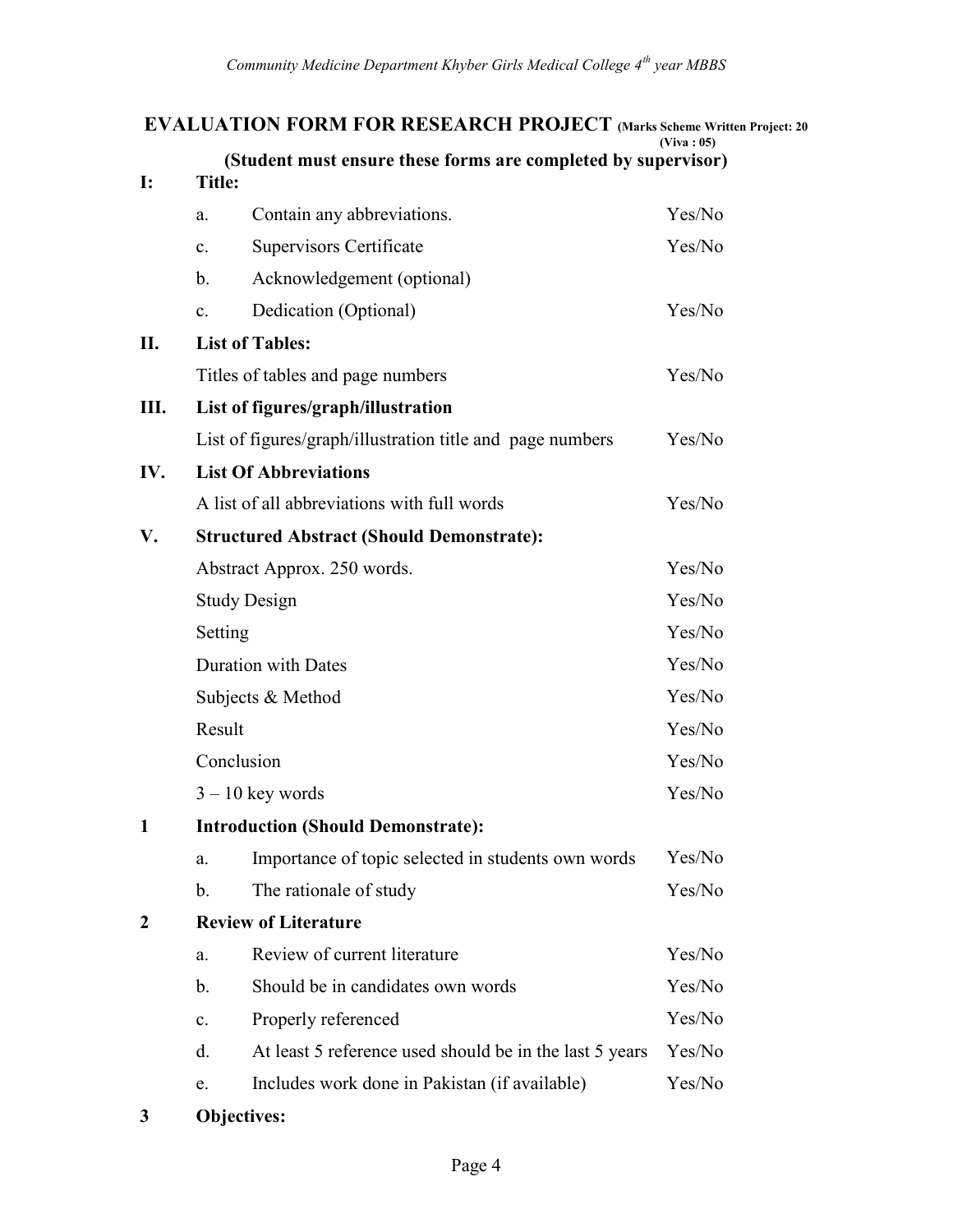|     | a.                   | Less than 5                                                                                                                                                                    | Yes/No           |
|-----|----------------------|--------------------------------------------------------------------------------------------------------------------------------------------------------------------------------|------------------|
|     | b.                   | Inform reader clearly (of researcher's plan/intention)                                                                                                                         | Yes/No           |
|     | $\mathbf{c}$ .       | Are they smart (specific, measurable, achievable,<br>time bound, relevant)                                                                                                     | Yes/No           |
| 4   |                      | <b>Operational definition (if required):</b>                                                                                                                                   | Yes/No           |
|     |                      | Details of how the variables of interest to be measured                                                                                                                        | Yes/No           |
| 5   |                      | <b>Hypothesis (if necessary)</b>                                                                                                                                               | Yes/No           |
|     |                      | Null and alternate hypothesis are clearly stated                                                                                                                               | Yes/No           |
| 6   |                      | <b>Material and methods</b>                                                                                                                                                    |                  |
|     | a.                   | Setting                                                                                                                                                                        | Yes/No           |
|     | b.                   | Duration of study                                                                                                                                                              | Yes/No           |
|     | $\mathbf{c}$ .       | Sample size                                                                                                                                                                    | Yes/No           |
|     | d.                   | Sampling technique                                                                                                                                                             | Yes/No           |
|     | e.                   | Sample selection                                                                                                                                                               | Yes/No           |
|     |                      | $\rightarrow$ Inclusion criteria                                                                                                                                               | Yes/No           |
|     |                      | $\rightarrow$ Exclusion criteria                                                                                                                                               | Yes/No           |
| 7.  |                      | <b>Data Collection:</b>                                                                                                                                                        |                  |
|     | a.                   | Informed consent was sought                                                                                                                                                    | Yes/No           |
|     | b.                   | Tools used for data collection clearly mentioned                                                                                                                               | Yes/No           |
| 8   |                      | Data Analysis:                                                                                                                                                                 |                  |
|     |                      | Data been analyzed appropriately (frequency, Table/pic<br>chart/Histograms)                                                                                                    | Yes/No           |
| 9.  | <b>Results</b>       |                                                                                                                                                                                |                  |
|     | a.<br>b.             | Main results mentioned first<br>Logical sequence                                                                                                                               | Yes/No<br>Yes/No |
|     |                      |                                                                                                                                                                                |                  |
| 10. | a.                   | Discussion:<br>If hypothesis exists, whether it was accepted on<br>refused                                                                                                     | Yes/No           |
|     | b.                   | Implication of result discussed                                                                                                                                                | Yes/No           |
|     | $\mathbf{c}$ .<br>d. | Limitations of biases of study acknowledged<br>Similarities and difference between findings of the<br>study & others brought out and explained through<br>review of literature | Yes/No<br>Yes/No |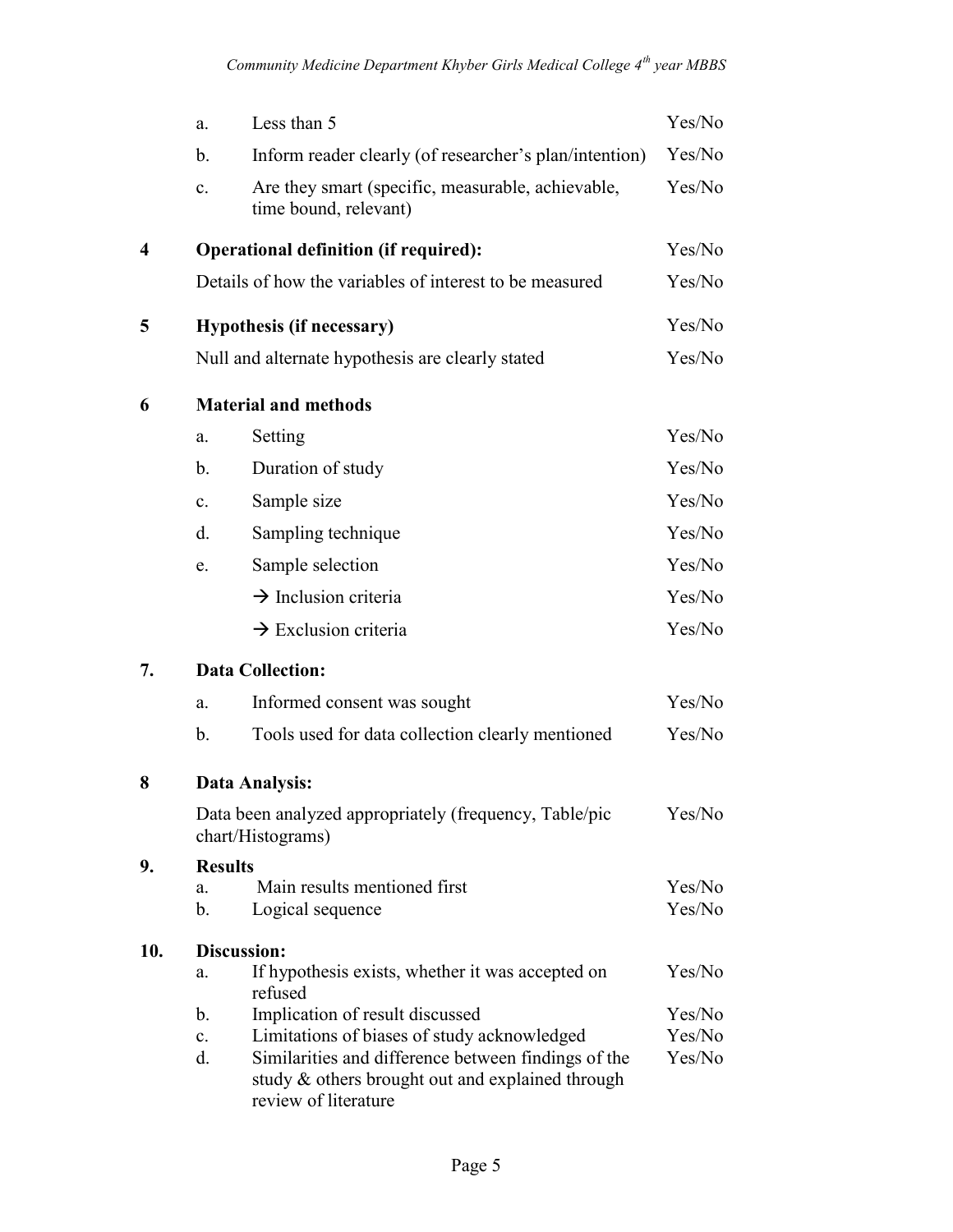| 11. | <b>Conclusion:</b> |                                  |        |  |
|-----|--------------------|----------------------------------|--------|--|
|     | a.                 | Concise                          | Yes/No |  |
|     | b.                 | Based on the study               | Yes/No |  |
|     | $\mathbf{c}$ .     | Results                          | Yes/No |  |
| 12  |                    | <b>Recommendation (Optional)</b> | Yes/No |  |
| 13  |                    | Annexure:                        |        |  |
|     | a.                 | Consent form present             | Yes/No |  |
|     | b.                 | Questionnaire                    | Yes/No |  |
| 14  |                    | <b>References:</b>               |        |  |
|     | a.                 | From last 5 years (at least 5)   | Yes/No |  |
|     | b.                 | Vancouver style                  | Yes/No |  |
|     |                    |                                  |        |  |

#### **15. Language:**

|  | Acceptable                                       | Yes/No |  |
|--|--------------------------------------------------|--------|--|
|  | Need Re-writing/restyle                          | Yes/No |  |
|  | Need minor/major/grammatical/spelling correction | Yes/No |  |

#### **Student Contribute to the Research Project:**

Could you please specify your contribution to this project? (To be filled in by every student.)

 $\mathcal{L}_\text{max}$  , and the contribution of the contribution of the contribution of the contribution of the contribution of the contribution of the contribution of the contribution of the contribution of the contribution of t

 $\mathcal{L}_\text{max}$  , and the contribution of the contribution of the contribution of the contribution of the contribution of the contribution of the contribution of the contribution of the contribution of the contribution of t

 $\mathcal{L}_\text{max}$  , and the contribution of the contribution of the contribution of the contribution of the contribution of the contribution of the contribution of the contribution of the contribution of the contribution of t

 $\mathcal{L}_\text{max}$  , and the contribution of the contribution of the contribution of the contribution of the contribution of the contribution of the contribution of the contribution of the contribution of the contribution of t

 $\mathcal{L}_\text{max}$  , and the contribution of the contribution of the contribution of the contribution of the contribution of the contribution of the contribution of the contribution of the contribution of the contribution of t

 $\mathcal{L}_\text{max}$  , and the contribution of the contribution of the contribution of the contribution of the contribution of the contribution of the contribution of the contribution of the contribution of the contribution of t

Any further comments by supervisor

| <b>Written Project: (20)</b> |      |  |  |
|------------------------------|------|--|--|
| <b>Viva Voce</b>             | (05) |  |  |

**Written Project: (20) \_\_\_\_\_\_\_\_\_\_\_\_\_\_\_\_\_ Allocated Marks \_\_\_\_\_\_\_\_\_\_\_\_\_\_\_**

Name of supervisor

Signature and date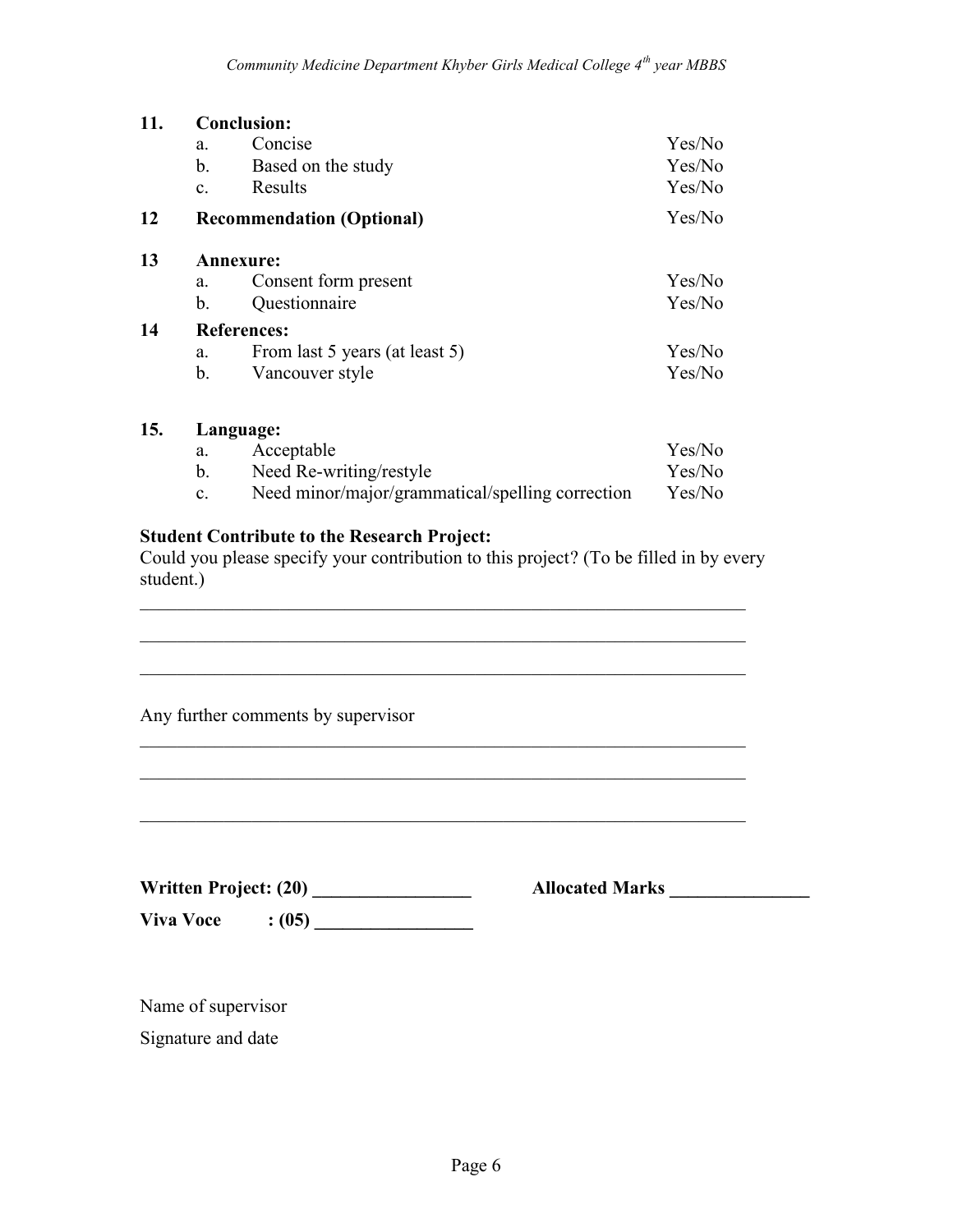**ANNEX-1**

#### **Model Templates-I**

### IN BABIES OF ARMY PERSONNEL ATTENDING MILITARY HOSPITALS IN RAWALPINDI CURRENT FEEDING PRACTICES IN THE FIRST FOUR MONTHS OF LIFE



#### Submitted To

Dr. Sabina Aziz HOD Community Medicine

Submitted By

Batch XYZ Project Assistants

Principal Investigator

Dr. XYZ

Session:

Department of Community Medicine Khyber Girls Medical College Hayatabad, Peshawar

Page 7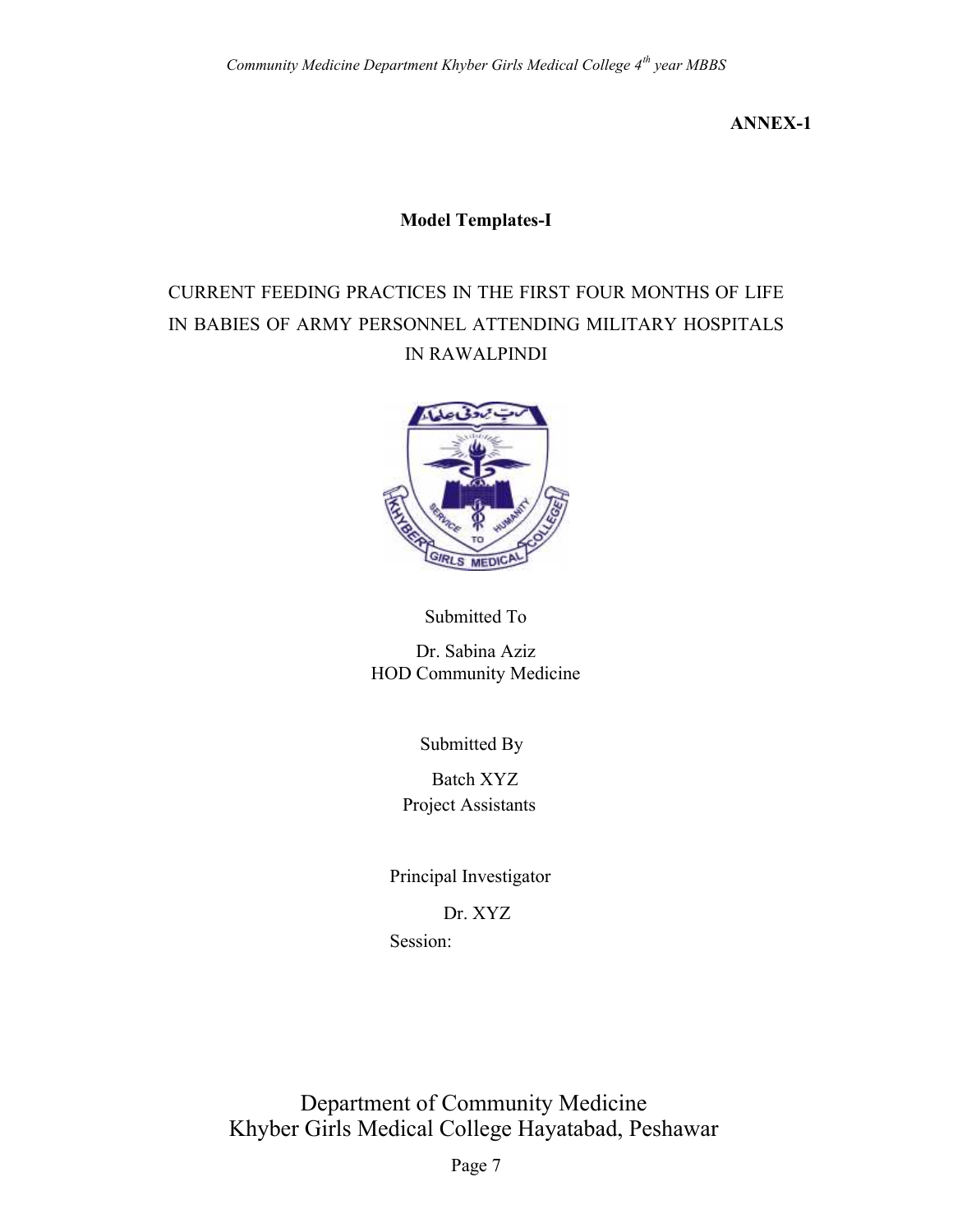#### **Model Templates-II**

#### **SUPERVISORS CERTIFICATE**

| I, hereby certify that Dr.                                     |          |              |
|----------------------------------------------------------------|----------|--------------|
|                                                                |          |              |
| Has been working under my direct supervision with effect from: |          |              |
| Date:                                                          |          |              |
| In the Department:                                             |          |              |
| Of                                                             | training | institution: |
| In the city of:                                                |          |              |
| The enclosed dissertation/project titled:                      |          |              |
|                                                                |          |              |
|                                                                |          |              |
|                                                                |          |              |

was prepared according to the modified "FCPS research project/dissertation– guidelines" under my direct supervision. I have read the Research project/dissertation and have found it satisfactory for examination in the subject:

| Signature of Supervisor: |  |
|--------------------------|--|
|                          |  |

| Name of Supervisor: |  |  |
|---------------------|--|--|
|---------------------|--|--|

| Designation: |  |  |
|--------------|--|--|
|--------------|--|--|

| Date:<br>---- |
|---------------|
|---------------|

*Official Stamp:*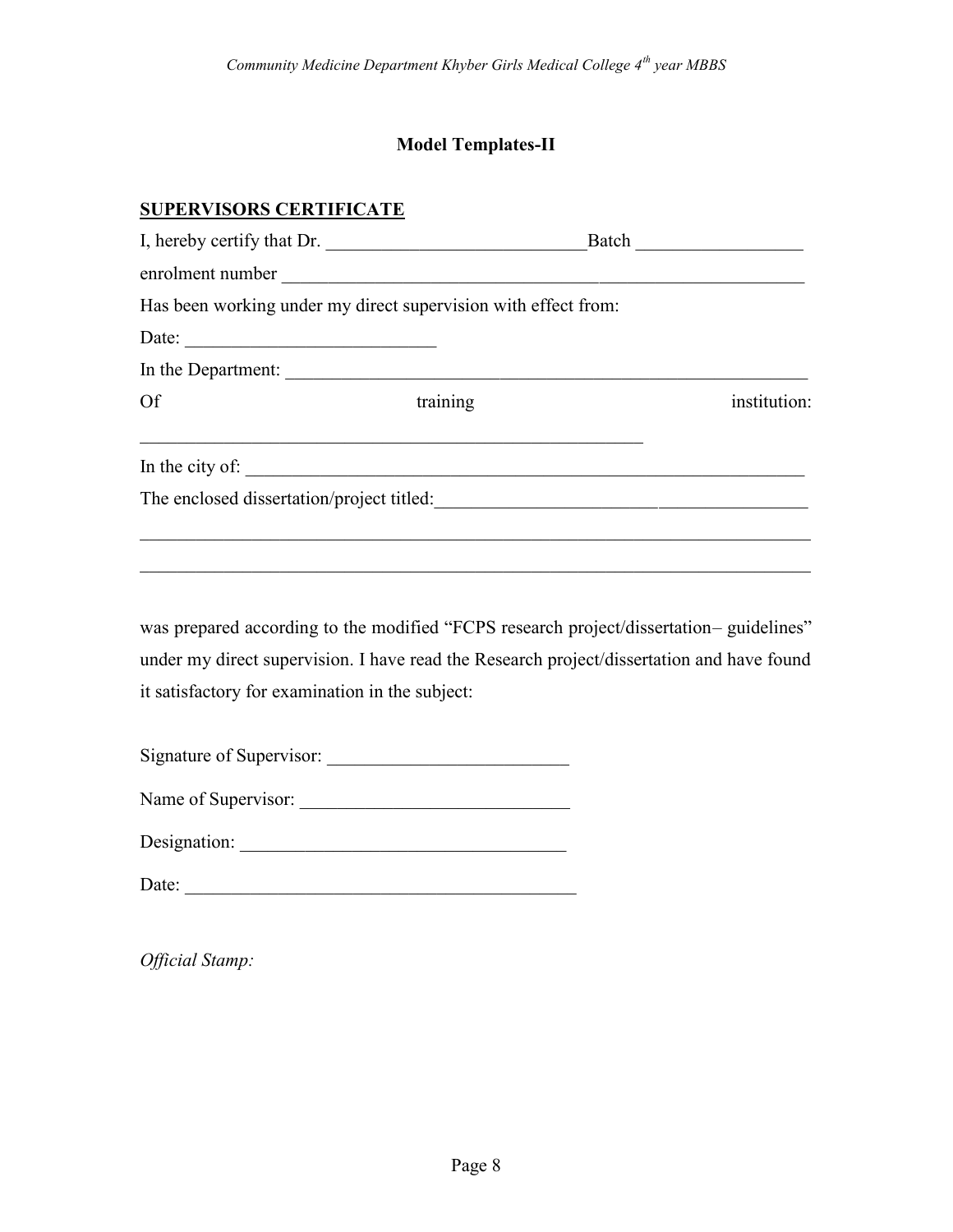#### **ANNEX-III**

#### **SAMPLE OF CONSENT FORM**

Informed consent form for field study

Study protocol No: \_\_\_\_\_\_\_\_\_\_\_\_\_\_ Area Code: \_\_\_\_\_\_\_\_\_

Questionnaire ID#: \_\_\_\_\_\_\_\_\_\_\_\_\_\_

I have been told about the research study and its purposes. I understand that my answers will be kept confidential and my identity will not be revealed to anybody.

I hereby consent to answer all the questions that the interviewer will ask, to the best of my knowledge and ability.

Name \_\_\_\_\_\_\_\_\_\_\_\_\_\_\_\_\_\_ Signature parent / Guardian of participant) (if necessary)

Signature: \_\_\_\_\_\_\_\_\_\_\_\_\_\_\_

(Thumb impression) Signature of witness where applicable (if necessary)

Name of Student: \_\_\_\_\_\_\_\_\_\_\_\_\_\_\_\_\_\_\_\_\_

Roll No. \_\_\_\_\_\_\_\_\_\_\_\_\_\_\_\_\_\_\_\_\_\_\_\_\_\_\_\_

Institution\_\_\_\_\_\_\_\_\_\_\_\_\_\_\_\_\_\_\_\_\_\_\_\_\_\_\_

Date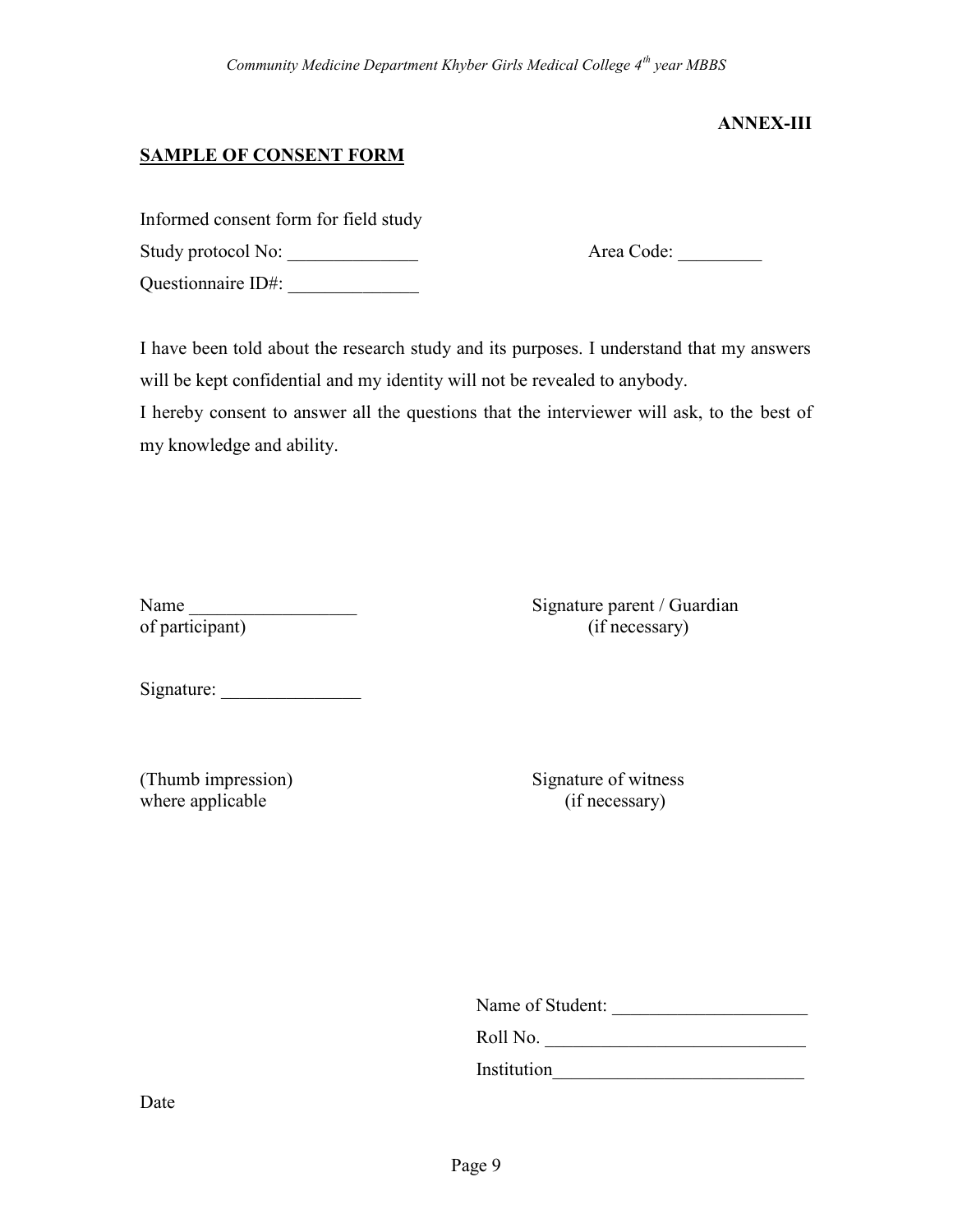#### **GUIDELINES FOR RESEARCH PROJECT/DISSERTATION WRITING (Modified from CPSP guidelines www.pakmedinet.com)**

#### **General Information:**

Research project/dissertation is a detailed discourse on a subject especially submitted for a higher degree in a University (Oxford Dictionary). This research project/dissertation are documents that contains relevant details of the research work conducted by the undergraduate student relating to the problem selected. The objective of writing a research project /dissertation is to develop skills in undergraduate trainees / undergraduate student for:

- Developing medical writing habits as an art for writing scientific articles in medical journals.
- Analyzing and reviewing relevant literature available on the subject (both national and international),
- Collection and compilation of data,

The other advantages of writing a research project/dissertation include:

- Cultivating an inquiring mind
- Encouraging in depth study of common problems afflicting our people
- Generation of scientific data locally
- Keeping abreast of new developments locally and abroad
- Understanding the fundamentals of research

#### **Rules and Requirements**

#### **Contents**:

- It is essential that a minimum of one third contents of the research project/dissertation should be from the trainee's own research work or study.
- The statistical tests mentioned in the research project/dissertation must have proper references to enable an assessor or reader to verify the reported results. Statistical terms, abbreviations and symbols must be defined. Any computer program, if used, must also be specified.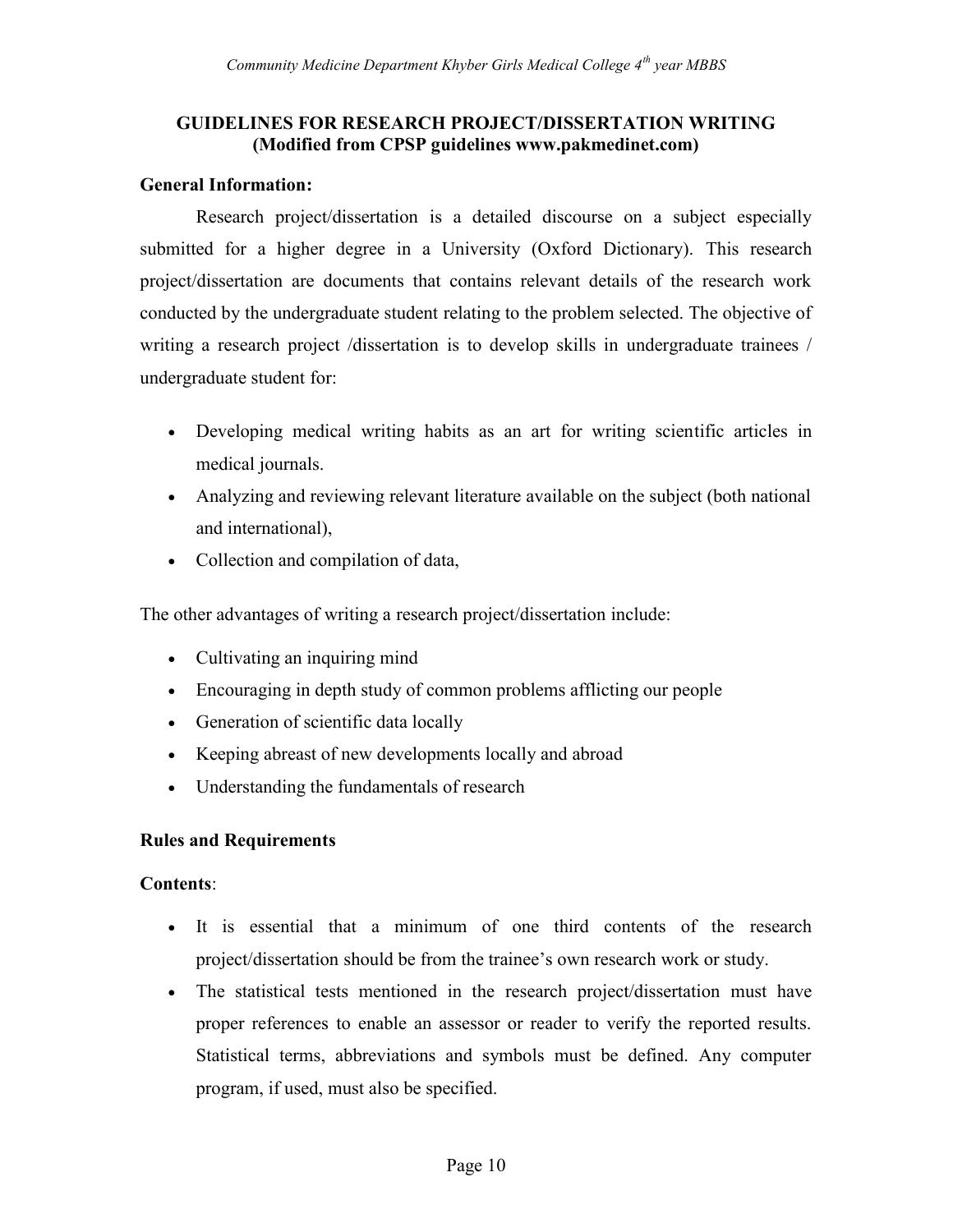- The illustrations in the research project/dissertation must be accurately drawn, on separate pages and numbered serially. Each figure / diagram must have a legend. Free hand lettering is not accepted.
- Measurement, units of length, height, weight and volume mentioned in the research project/dissertation must be in metric system i.e., meter, kilogram and liter.

#### **Format**:

- Each section of the research project/dissertation must be started on a new page.
- The section in part 1, from "Dedication" up to the list of "Abbreviation", should be serially numbered in Roman number while the rest should be serially numbered in Arabic numerals.
- The Research project/dissertation must contain (approximately 10,000) words i.e., about 80-100 A4 size pages, typed or computer-printed with double space, on one side of each page.
- It must have 4-cm margin, at all 4 sides of each page.
- All pages must have serial numbers at upper right hand corner.
- It must not contain any typographical errors or spelling mistakes.
- The font size should be 12.
- Font type should be New Times Roman or Arial or Verdana.

#### **Language**:

- The writing of research project/dissertation must be planned in such a way that continuity of the theme is maintained.
- It must be written in undergraduate /trainee's own words and style. The language must be simple, direct and precise. Verbosity must be avoided.
- Direct quotations must be minimally used. If quoted, these must be given within inverted commas with full acknowledgment.
- The statements, other than undergraduate student / trainee's own, must be supported with reference citation.
- The undergraduate student/trainee, who plagiarizes or copies someone else's research project / dissertation, will be liable for a punitive action.

#### Page 11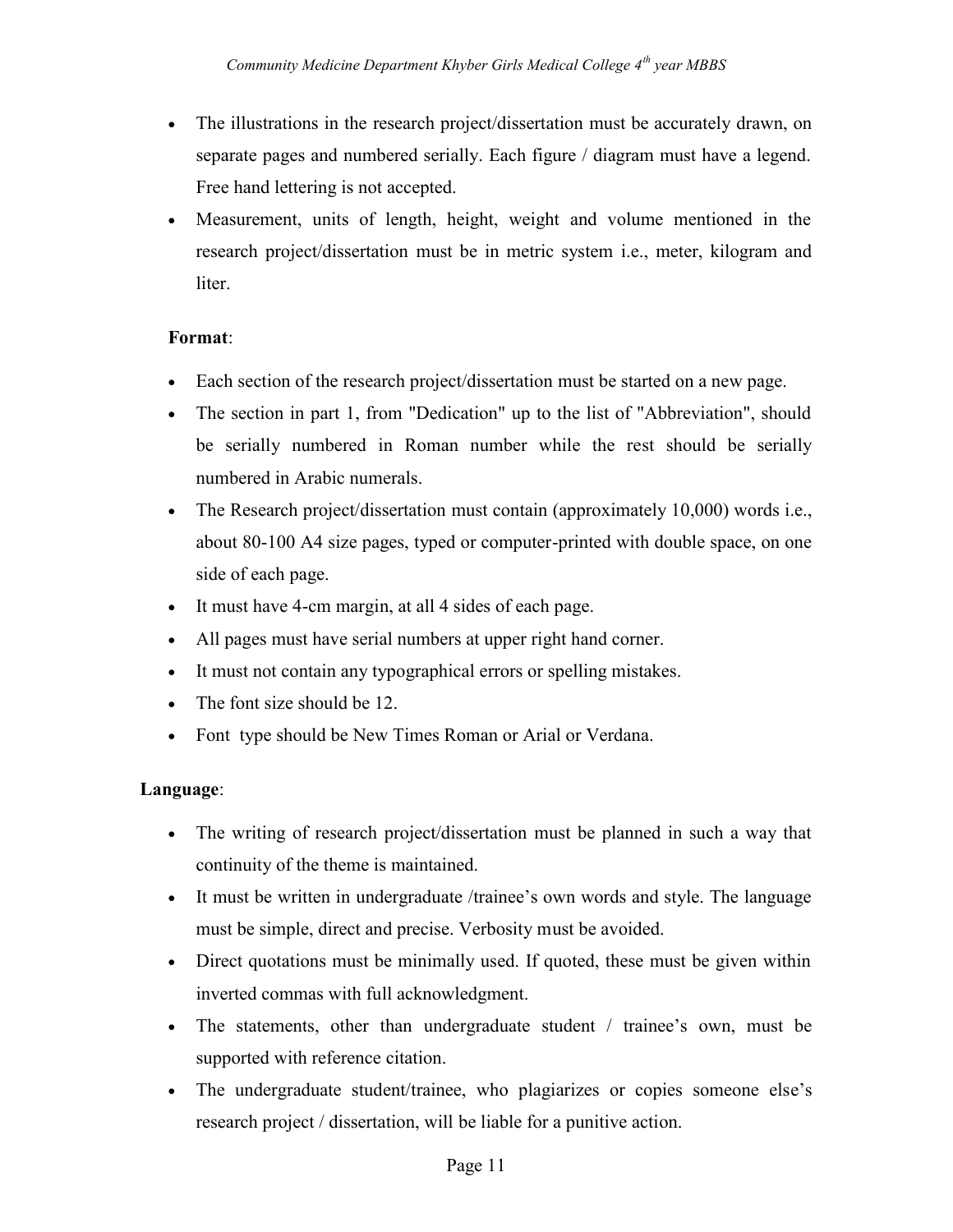Each table must be typed or computer-printed with double space, on a separate page. It must be numbered consecutively, in order of citation and inserted at the appropriate place in the text. Symbols and abbreviations, if used, must be explained in the footnote of each table.

#### **Submission**:

Final draft should be submitted on the  $1<sup>st</sup>$  of December

#### **FORMAT OF DISSERTATION**

The different sections in the part I and II of the research project/dissertation are formatted as per description given below.

#### **1) Sections In Part I.**

#### **i. Title Page**

It is the very first page of research project / dissertation. The title is a concise statement identifying actual variables or theoretical issues under investigation and the relation between them. A title should be in minimum possible words that adequately describe the contents of research work/study all the words in the title are to be chosen with great care and the association with one another properly sequenced. This is also important for indexing the study. The title does not contain any abbreviation, chemical formulae, proprietary names and jargons etc.

The title should be written on the top in bold letters, followed by full name of trainee in the order of first, middle, initial and last name along with the highest academic degree. Then full name of Supervisor is mentioned under whom the entire research work/study has been completed together with his/her highest academic degree. At the bottom the name of department and institution is to be given, where research work/study has been conducted. The date of submitting Research project/dissertation is given at the lowest end of the title page.

#### **ii. Supervisor's Certificate**

It is placed after the acknowledgement and is numbered in the Roman numeral.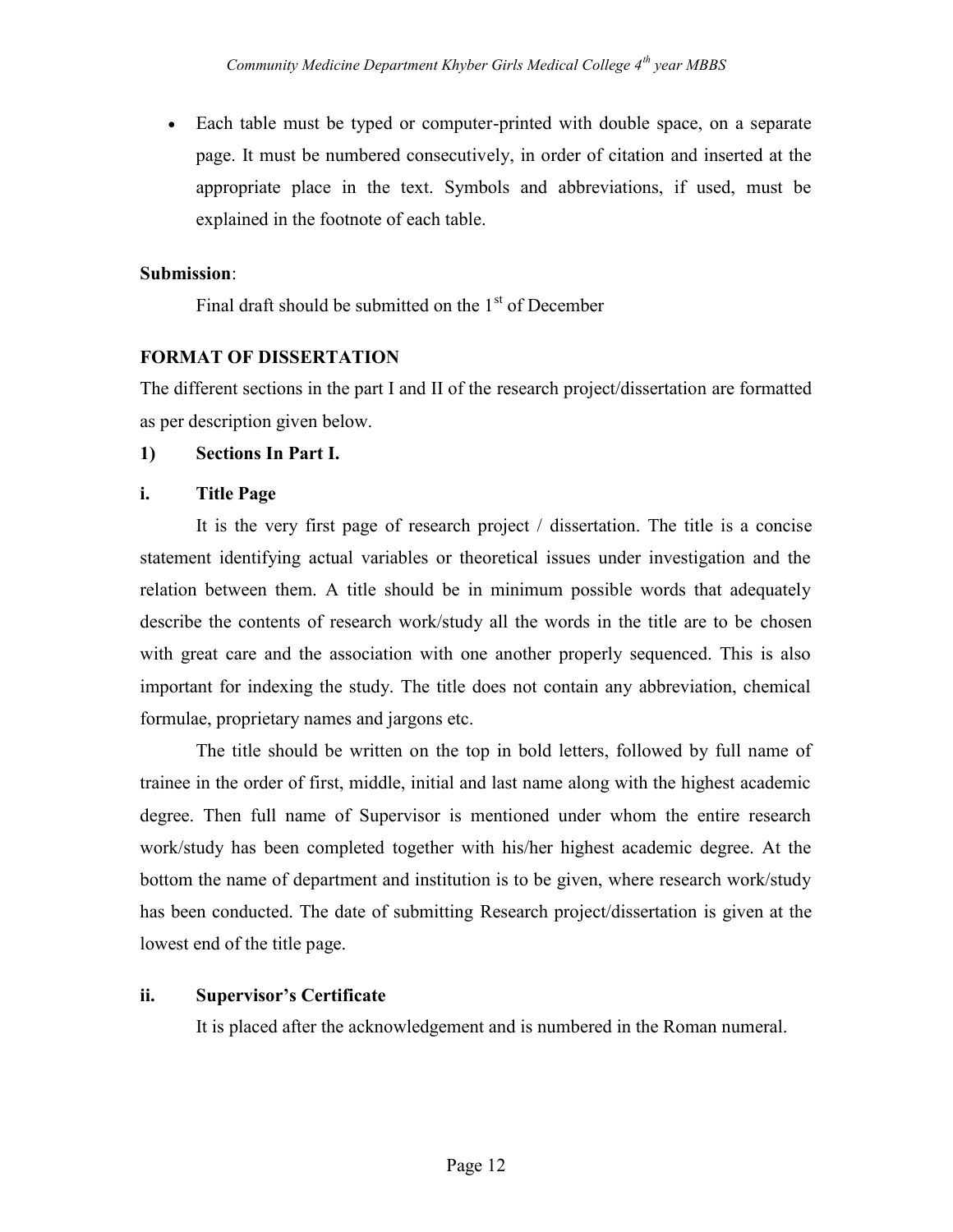#### **iii. Dedication:**

It is an optional section, in which undergraduate student/trainees normally dedicate their Research project/dissertation to their parents, brother, sister, teachers, friends, spouses and/or children. The dedication is written in the center of a separate page in one or two lines and numbered in Roman numerals.

#### **iv. Acknowledgement:**

This section is designed to offer thanks or appreciation to the efforts of individuals or organizations for help, advice or financial and material assistance extended by them during the research work/study. The undergraduate students/trainees should not forget to mention the names of there colleagues, statisticians, the computer operator and spouse, if applicable, as well as the supervisor. This is the best place to show gratitude and appreciation. Technical help and other contributions like financial and material support are acknowledged in a separate paragraph. This section is placed after the dedication on a separate page and numbered in Roman numerals.

#### **v. Table of Contents:**

It is an important section of part I that contains the main headings of the text in the research project dissertation, annexes and page numbers in Arabic and Roman numerals. Sub-headings are also used where necessary. Table of contents is written on separate page(s) and numbered in Roman numerals.

#### **vi. List of Tables:**

All the tables of research project/dissertation are listed together with titles and page numbers in this section. It is written on separate page(s) and numbered in Roman numerals.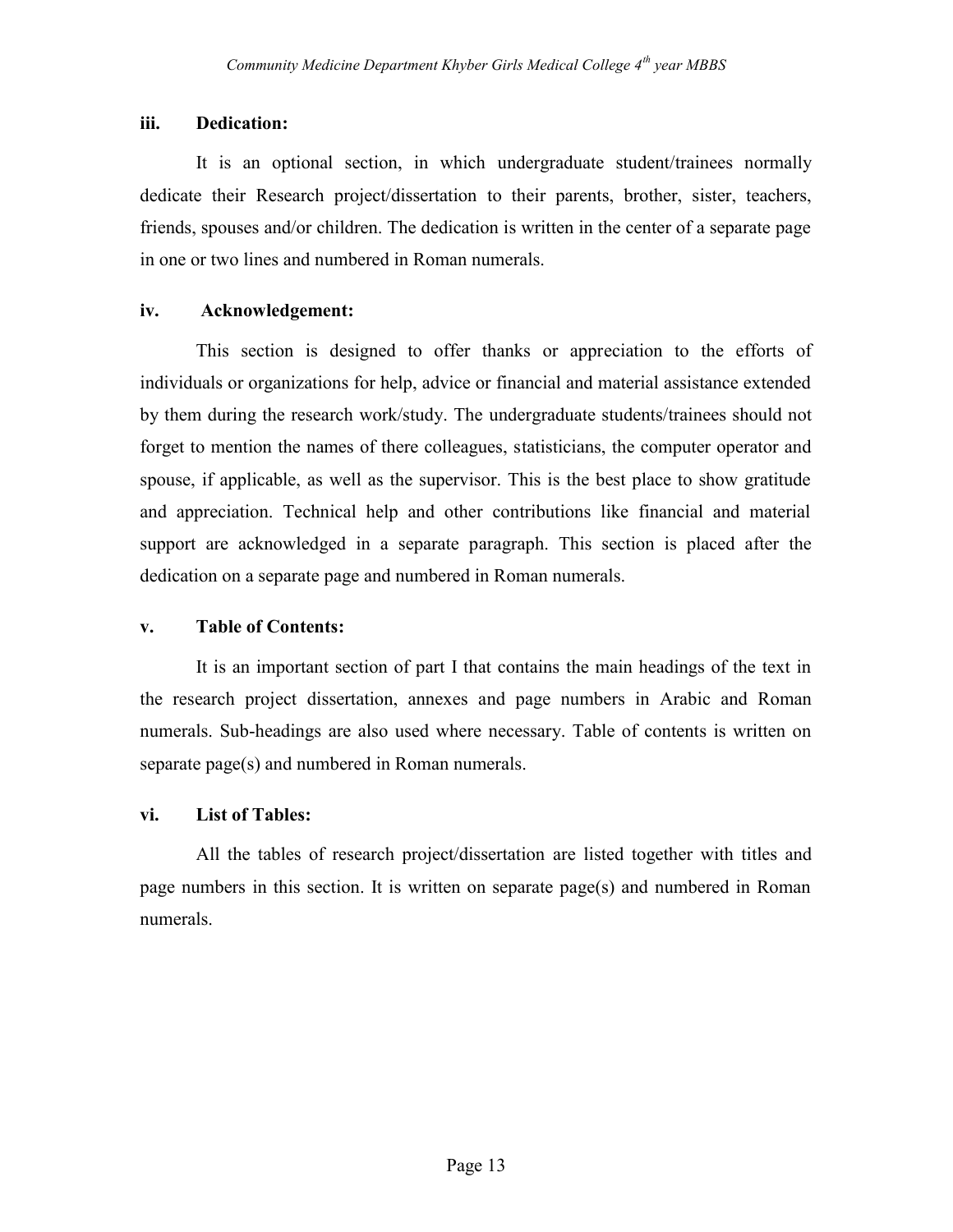#### **vii. List of Figures / Graphs / Illustrations:**

All the figures, graphs and illustrations drawn for the research project/dissertation are listed with titles and page numbers in this section. It is written on a separate page and duly numbered in Roman numerals.

#### **viii. List of Abbreviations:**

A list of all the abbreviations used in the research project/dissertation along with full words is written on separate page(s) and numbered in Roman numerals. Only standard abbreviations are used in the dissertation.

#### **2) Sections of Part II**:

#### **i. Structured Abstract:**

It is the first section of the research project /dissertation. The abstract is a brief account of the dissertation, summarizing the information given in each major section. It is different from the conclusion and identifies the basic contents of the dissertation. It is written in past tense, emphasizing on important aspects of the dissertation. The abstract is around 250 pages words written under the following headings:

- Objectives
- Study design
- Setting
- Subjects
- Methods
- Results
- Conclusions.

At the end of abstract, three to ten (3-10) key words are identified and written. Selected key words should be from the Medical Subject Headings (MeSH), List of Index.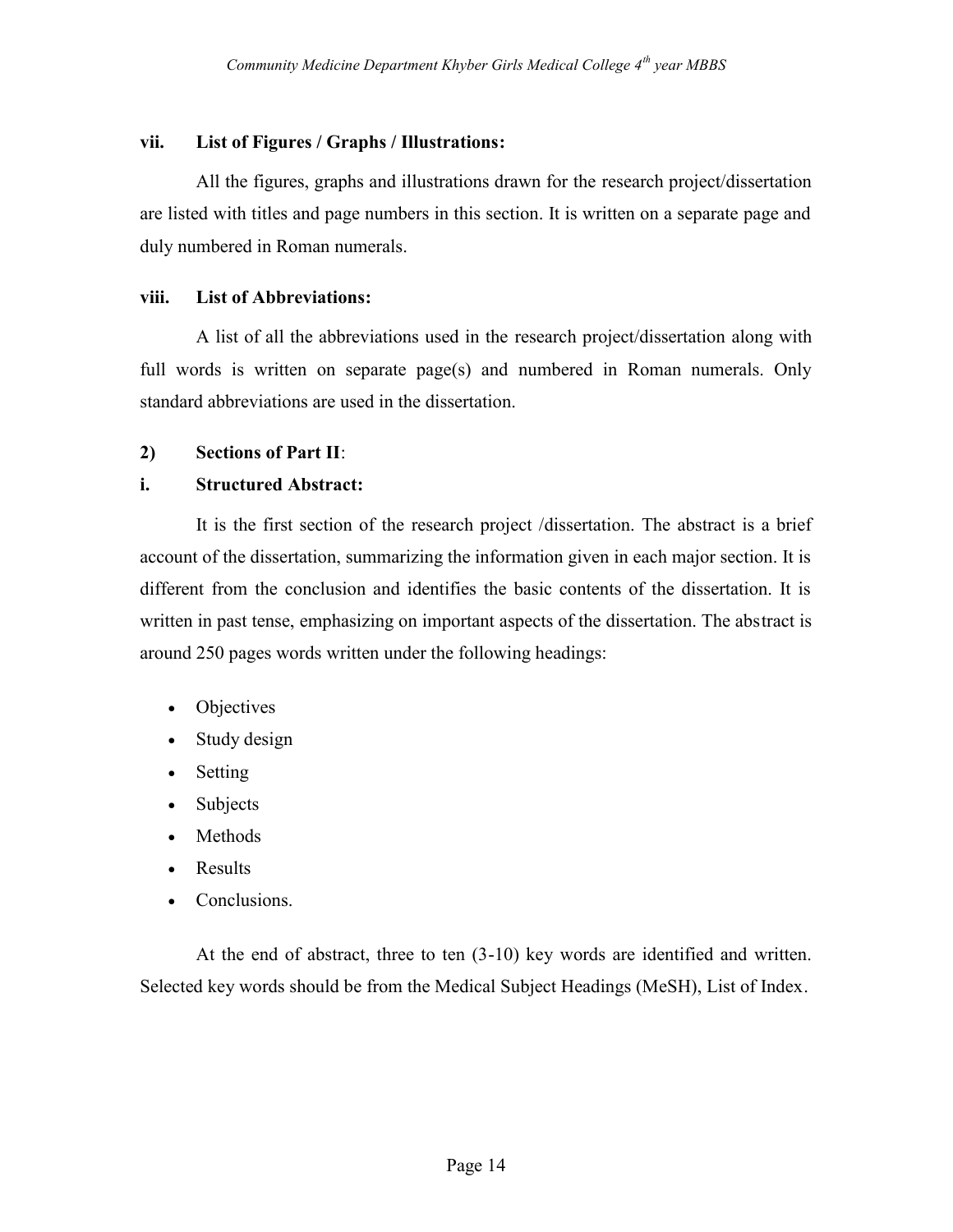#### **ii. Introduction:**

It is second section of the research project/dissertation that presents the specific problem under study and reflects:

- The importance of the topic selected
- The rationale of the study and discusses the background.

Before writing introduction in the research project/dissertation, the undergraduate trainee should study relevant literature retrieved from published papers. Relevant articles are selected, which improve the understanding of the topic. Only pertinent references are cited but not extensively reviewed in this section. Rationale of the study should be mentioned at the end of introduction.

#### **iii. Review of Literature:**

Review of the literature is essential. A comprehensive review of the current status of knowledge on the selected topic must be included. It should be a collective review and critique in the candidate's own words of various viewpoints supported by relevant data, and should not be copied from published work. The review should be properly referenced. References should preferably be of the last five years, including some published in the recent past. However, older references can be cited provided they are relevant and historical. It is essential to also include a review of the local literature. A special effort should be made to collect and review all work done in Pakistan on the chosen topic. This should include work published in recognized journals and in publications of various societies and medical colleges, as well as abstracts of meetings, conferences or seminars held in Pakistan or abroad. Data collected by others, whether published or unpublished, must be acknowledged whenever included.

#### **iv. Objectives:**

Objectives are statements of intentions. They inform the reader clearly what the researcher plans to do in his/her work. The must identify the variables involved in research. Objective should start with an action verb and be sufficiently specific, measurable, achievable, relevant and time bound (SMART).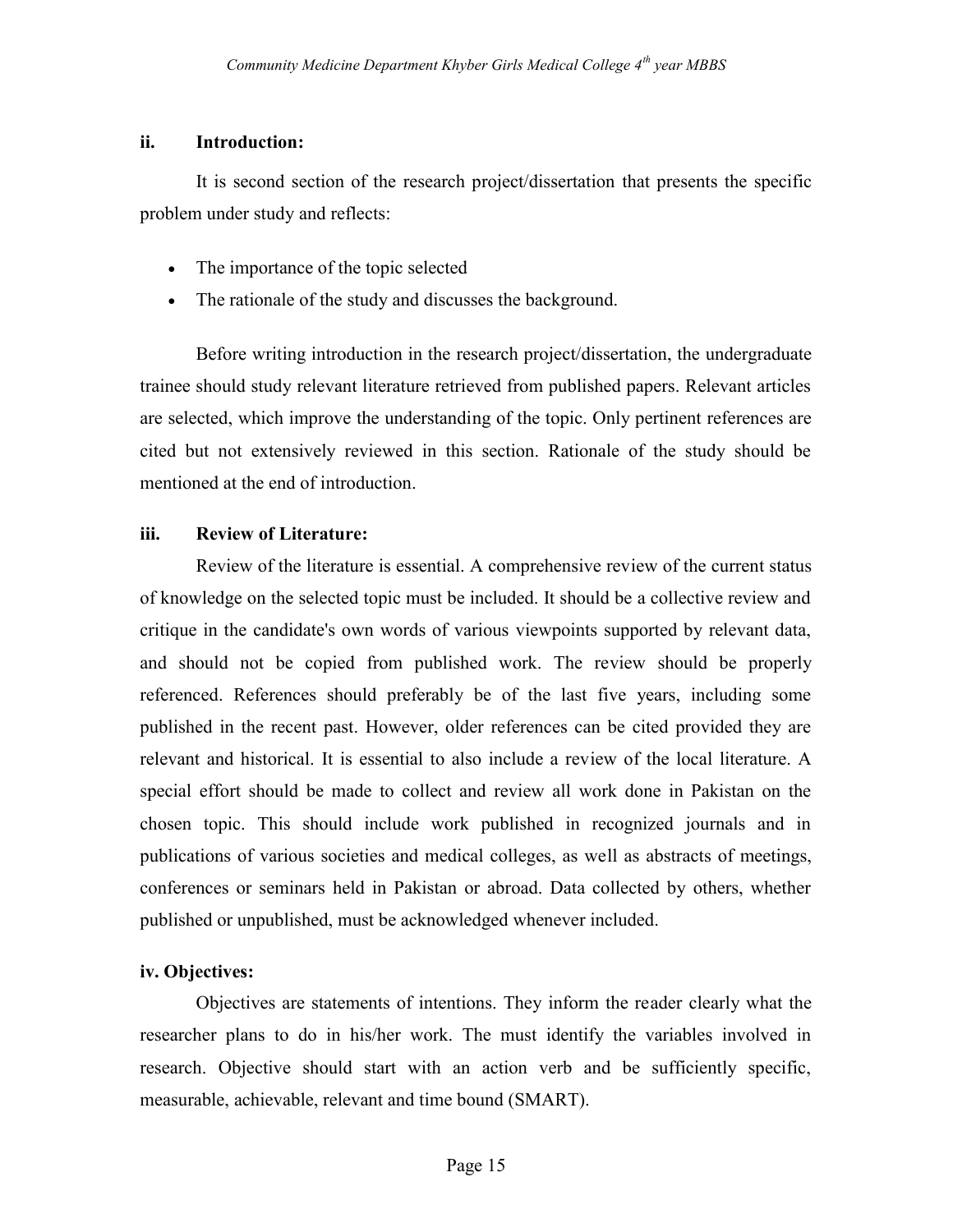#### **v. Operational Definition:**

May be required in some cases. It is definition of a term specifically telling how it will be measured for e.g.:

- a. *Morbidity***:** this encompasses a number of aspects viz. prolonged hospital stay, severe pain, immediate complications, and long term sequelae. A research definition must define how a vague term will be measured.
- b. *Efficacy***:** These can by measured
	- i. Time taken in relieve of symptoms which may be pain, fever cough heartburn etc.
	- ii. Taking into account number of side effects.
	- iii. Time taken for complete recovery student is requirement to specify how he/she will measure efficacy.

#### **vi. Hypothesis:**

A hypothesis is a statement showing expected relation between two variables. A hypothesis is needed in the following study designs:

- i. All interventional studies
- ii. Cohort
- iii. Case control
- iv. Comparative Cross Sectional.

#### **vii. Material and Methods:**

**SETTING:** Name and place where the research work has been conducted – community based or facility based (e.g. hospital, laboratory).

#### **DURATION OF STUDY:** How long did the study take?

**SAMPLE SIZE:** how many patients were included. If there were groups how many per group?

**SAMPLING TECHNIQUE:** Probability or Non probability.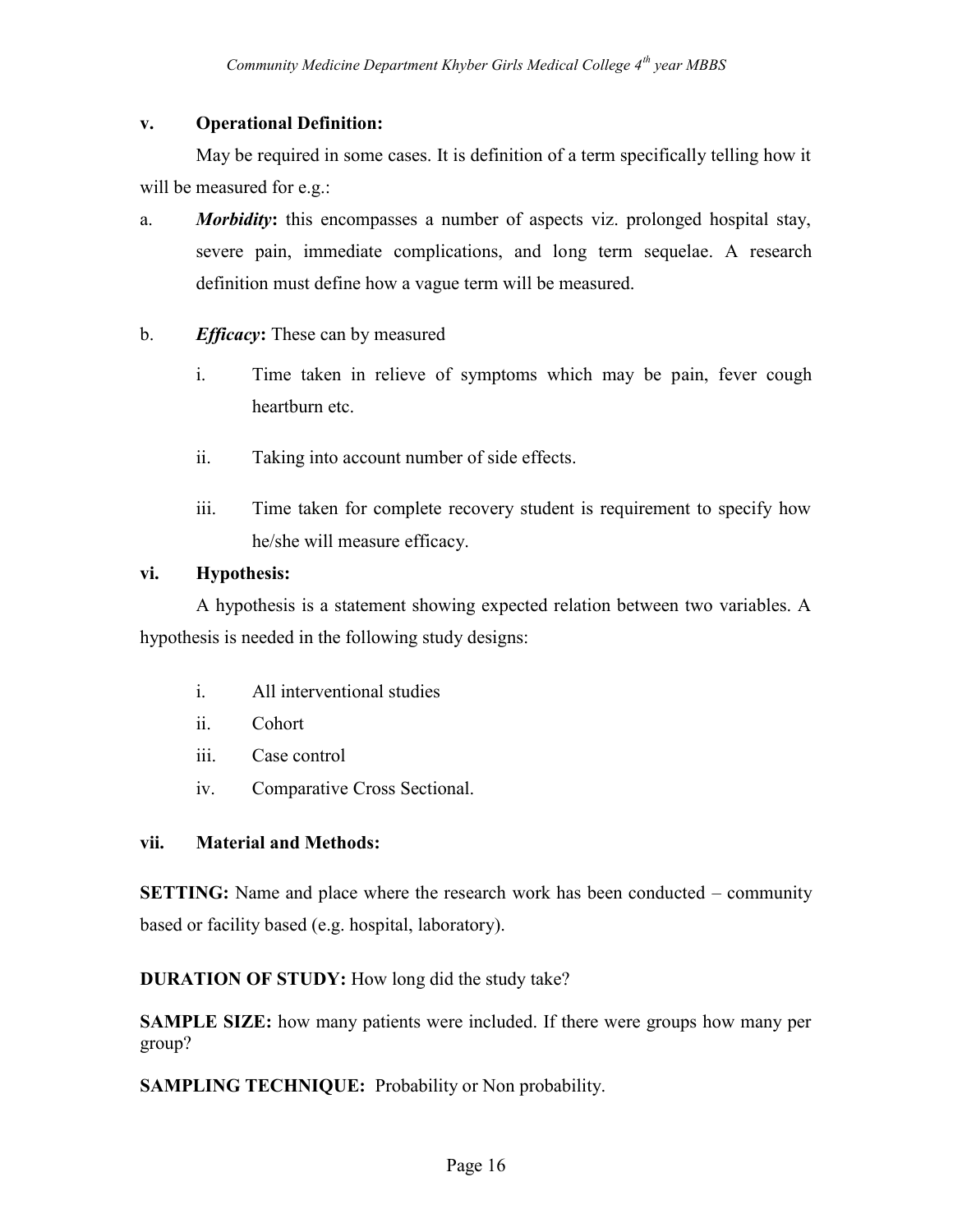**SAMPLE SELECTION:** Inclusion criteria: on what bases were patients/clients/subjects inducted in the study.

**EXCLUSION CRITERIA:** on what bases were patients /clients/subjects excluded from the study.

**STUDY DESIGN:** Mention the name of the appropriate study design.

**DATA COLLECTION PROCEDURE:** a detailed explanation of how the researcher performed research; how she measured the variable. It includes:

Identification of the study variables Methods for collection of data Data collection tools (proforma/ questionnaire)

**DATA ANALYSIS PLAN:** A brief statement about what statistical procedures have been used. The exact name of the software and its version used must also be mentioned.

#### **REFERENCES:** In Vancouver style

**QUESTIONNAIRE /PROFORMA (S):** must be according to the objectives

#### **viii. Results**

The results should be in logical sequence with the main results being stated first. The data should be reported in sufficient detail to justify the conclusions. The results section should include the:

- Number of subjects in the study at its inception.
- Statistics describing the study population, and the number of subjects who were excluded.
- Number of subjects dropped out, or lost at any point in the study.
- To illustrate the main effects, the data should be presented in appropriate tables and figures.
- Data in tables or figures should not be repeated in the text where only important observations should be summarized.
- When data is statistically analyzed, information should be included about the tests of significance (such as chi-square or t-test) used, obtained magnitude or value of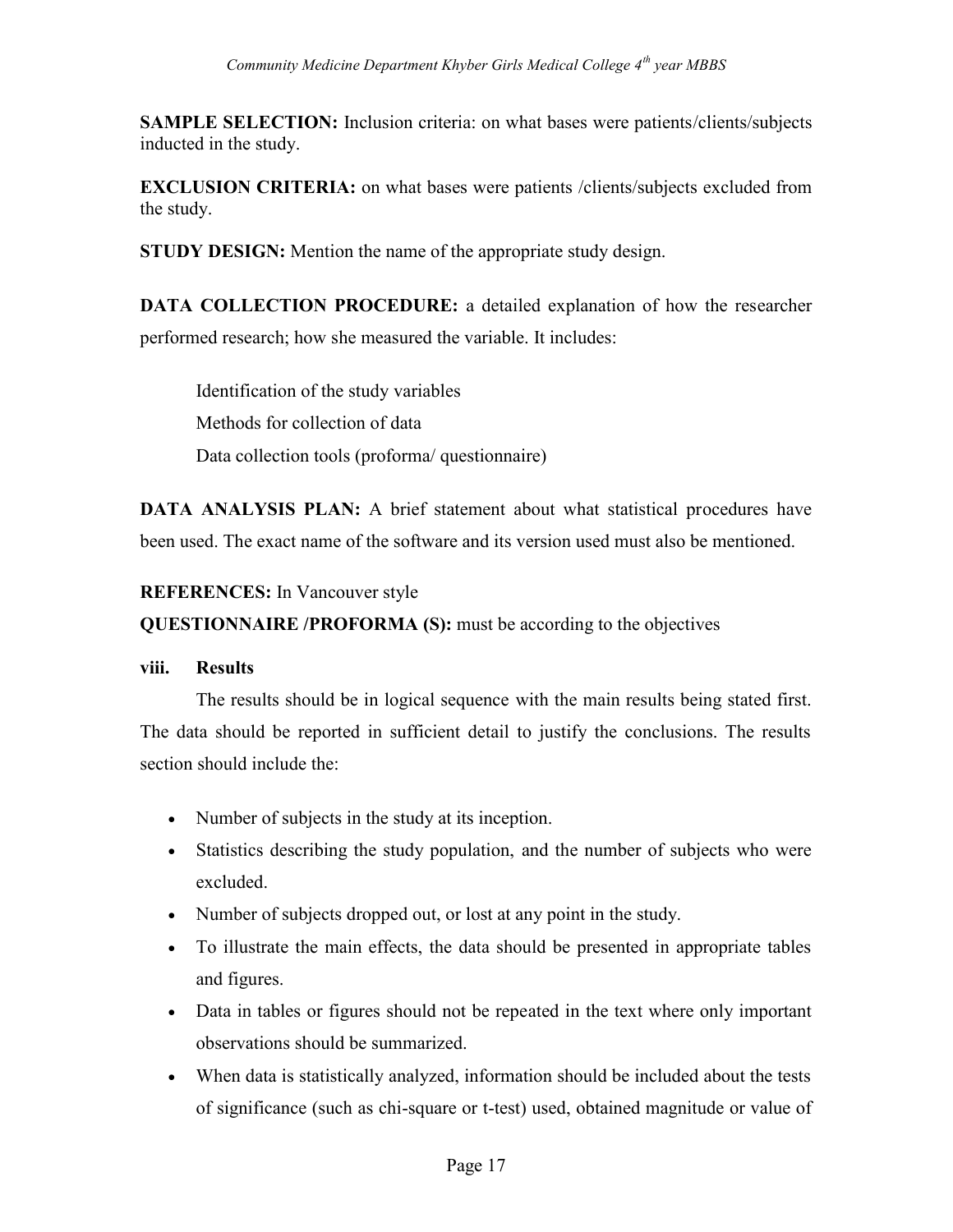the test, the degrees of freedom, the probability level. Results should be presented in terms of confidence intervals wherever possible.

 If one statistical test has been used throughout the manuscript, the test should be clearly stated in the methods section. If more than one statistical test have been used, the statistical tests performed should be discussed in the methods and the specific test used reported along with the results.

#### **ix. Discussion:**

The writing skills of a trainee/undergraduate student are best projected in this section of the research project / dissertation. It is meant to fit the results of current research work into pre-existing pool of knowledge.

- If a hypothesis existed, whether the hypothesis was supported or refuted by the results should be addressed.
- The results of the study should be examined and interpreted, and implications described.
- The limitations of the study should be discussed, including possible sources of bias and how these problems might affect conclusions and generalizability.
- The implications for clinical practice, in any specific directions for future research may be offered.
- Similarities and differences between the findings of the study and those of others should be brought out and explained through a review of the literature.
- The study results should be placed in context with published literature.

#### **x. Conclusion(s):**

This is the last section of the text in which conclusions or inferences drawn on the basis of the results of study are described. The conclusions should be linked with the objectives of the study. Recommendations for further research may be included when appropriate e.g. if you find a statistically significant number of cases of anemia of severe degree in the school going girls of a particular area you can recommend further research to probe the cause of anemia in that area. It is important to be careful that the conclusions should not go beyond data and should be based on the study results and population.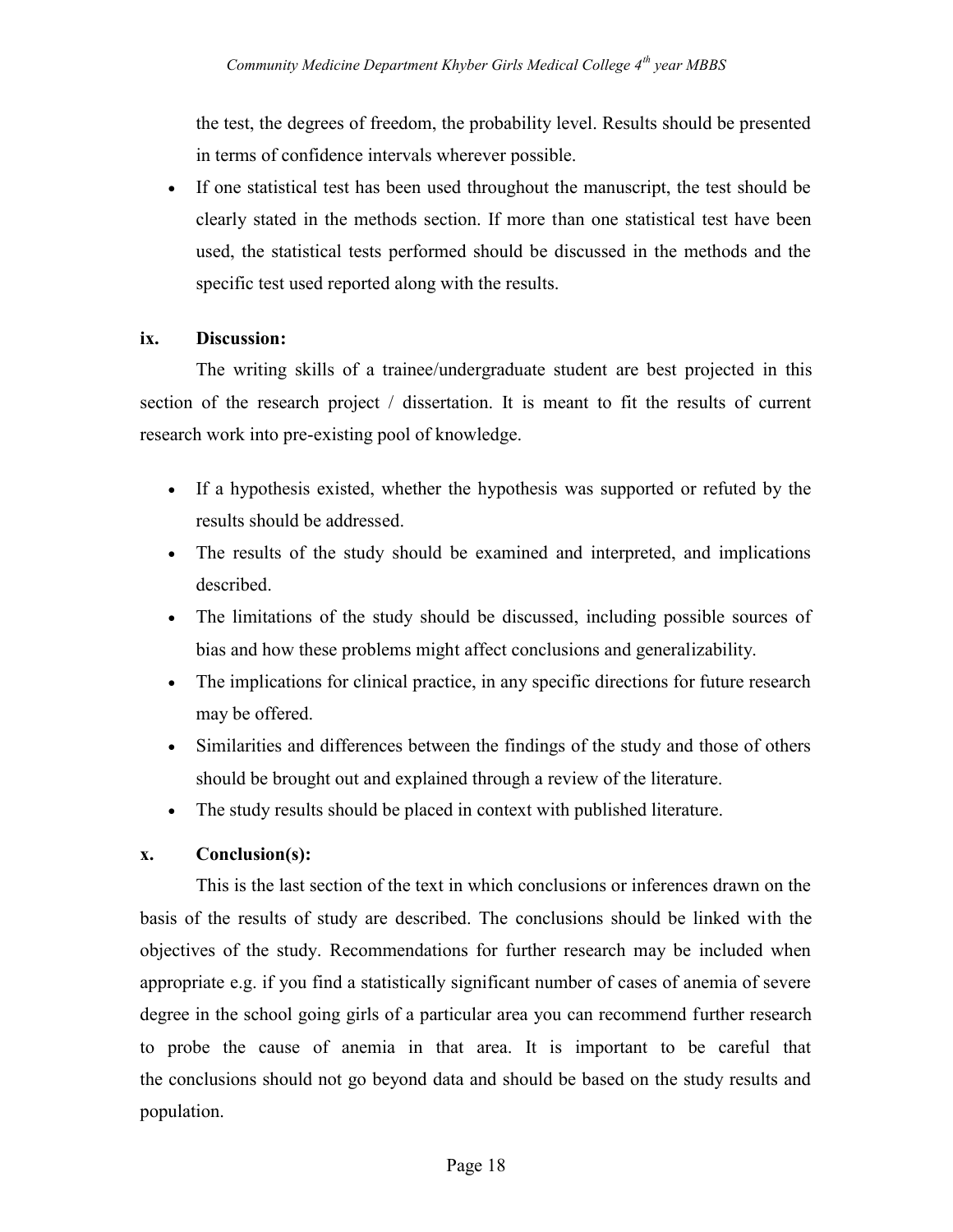#### **xi. References:**

CPSP follows the Vancouver reference style. References are serially numbered in the order in which these are mentioned in the text e.g., for the first cited reference the trainee may either put "1" at superscript or in parenthesis at the most relevant place in the sentence. This reference will then be listed at serial number "1" in the References section of the Dissertation. The next reference will be marked as number "2" at superscript or in parenthesis and listed at number "2" in the References section and so on. References in the text, tables and legends are identified by Arabic numerals within parenthesis. Only reference of articles indexed/abstracted in Medline, Excerpta Medica, Extra-Med and those published in journals recognized by the Pakistan Medical & Dental Council may be listed. The trainee/undergraduate student is expected to check all parts of each reference against the original publication, before the final submission.

Free website for referencing; www.library.uq.edu.au/useit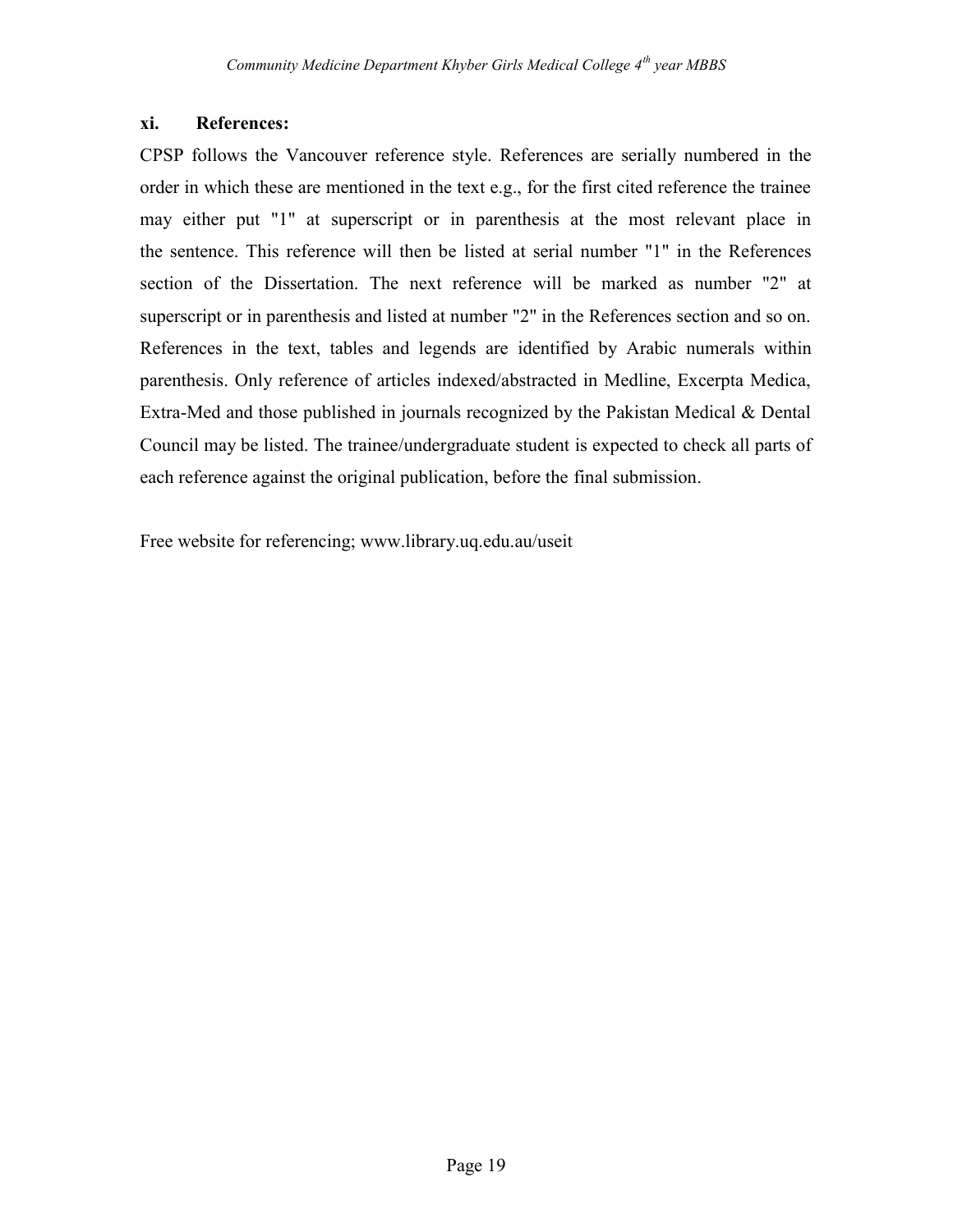#### **VANCOUVER REFERENCING**

#### **What is referencing?**

Referencing is a standardized method of acknowledging sources of information and ideas that you have used in your assignment in a way that uniquely identifies their source, direct quotations, facts and figures, as well as ideas and theories, from both published and unpublished works must be referenced. There are many acceptable forms of referencing. This information sheet provides a brief guide to the Vancouver referencing style. In this system each reference is identified within the text of the assignment by a number. References are numbered consecutively in the order in which they are first mentioned in the text. Full details of each citation are contained in a numerically arranged list at the end of the assignment.

#### **Why reference?**

Referencing is necessary to avoid plagiarism; to enable the reader to verify quotations and to enable readers to follow-up and read more fully the cited author's arguments.

How to cite references within the text of an assignment

When citing references within the text of an assignment use only the number to the reference, in parentheses. References should be numbered consecutively in the order in which they first appear in the text. Larsen (21) was the first to propound the theory.

#### OR

The theory was first propounded in 1970 by Larsen (21)

When directly quoting from another source, ensure that quotation marks are used and the relevant page number(s) are given.

Larsen (21, p. 245) noted that "many of the facts in this case are incorrect".

#### OR

"Many of the facts in this case are incorrect" (Larsen (21), pp. 245-6)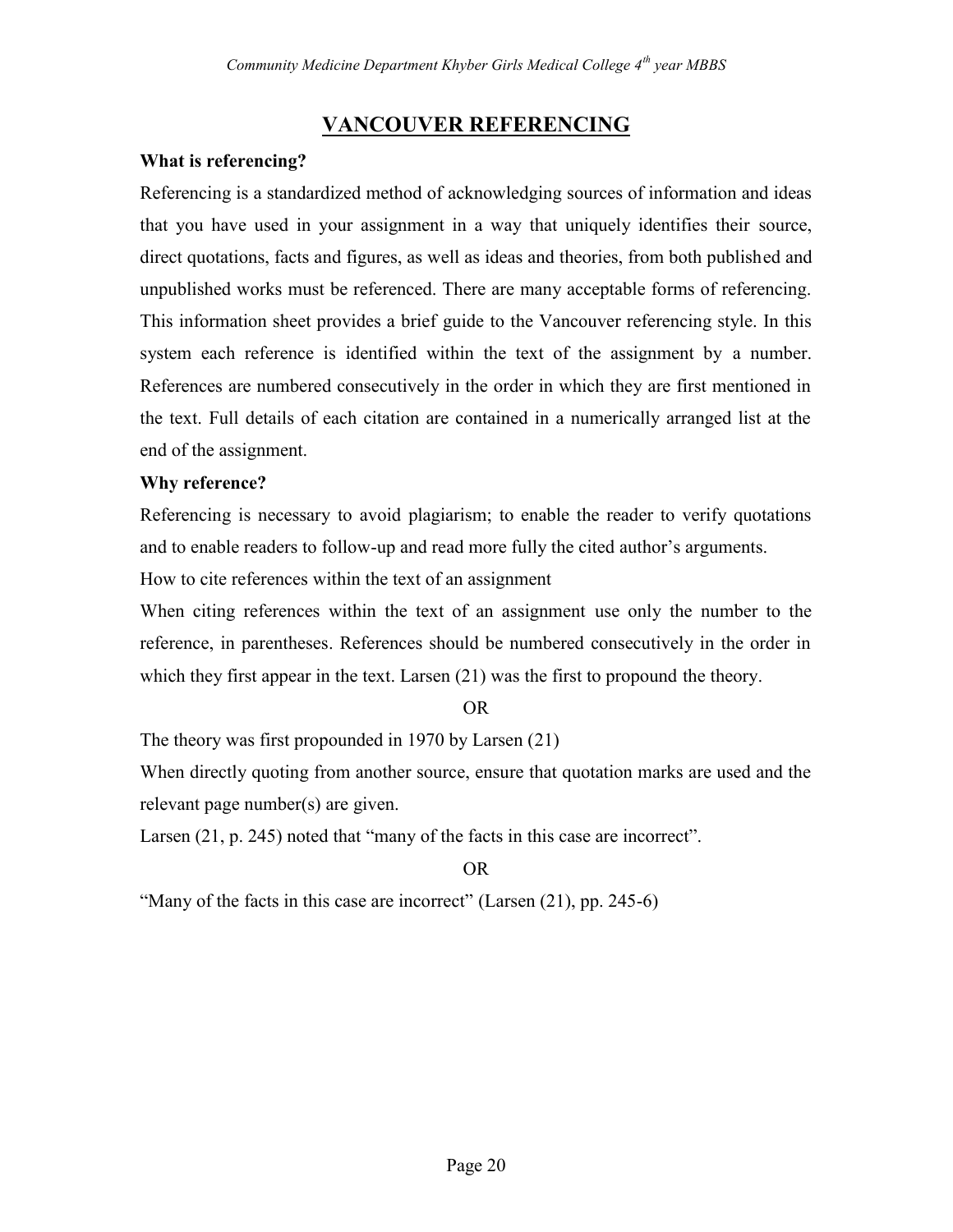#### **How to Create a Reference List**

A list of references contains details only of those works cited in the text. If relevant sources that are not cited in the text are included, this list is called a bibliography.

The Reference List is arranged numerically by citation number.

#### **Examples of types of printed references;**

#### **Reference in a book;**

Bibliographic details are arranged in the sequence; Author of chapter (full last name, initials of  $1<sup>st</sup> \& 2<sup>nd</sup>$  names)

Title of book

- Edition of the book
- Publisher
- Year of publication
- Chapter pages
- Chapter in a book

Jafri SM, Mirza S, Haque M, Hypertension and stroke, in; Jalil F, Fikree FF, Hypertension; pathophysiology, diagnosis, and management,  $2<sup>nd</sup>$  ed, Lahore: Gahlib Press 1995; 465-78.

#### Book

Bibliographic details are arranged in the sequence:

- Author name
- Title of book
- Edition of book
- Place of publication
- Publisher
- Year of publication
- Page number

#### **Book with a personal author**

Ibrahim K, Hussain MJ, Gerontology and leadership skills for nurses.

2<sup>nd</sup> ed. Peshawar; Taj Publishers; 1996.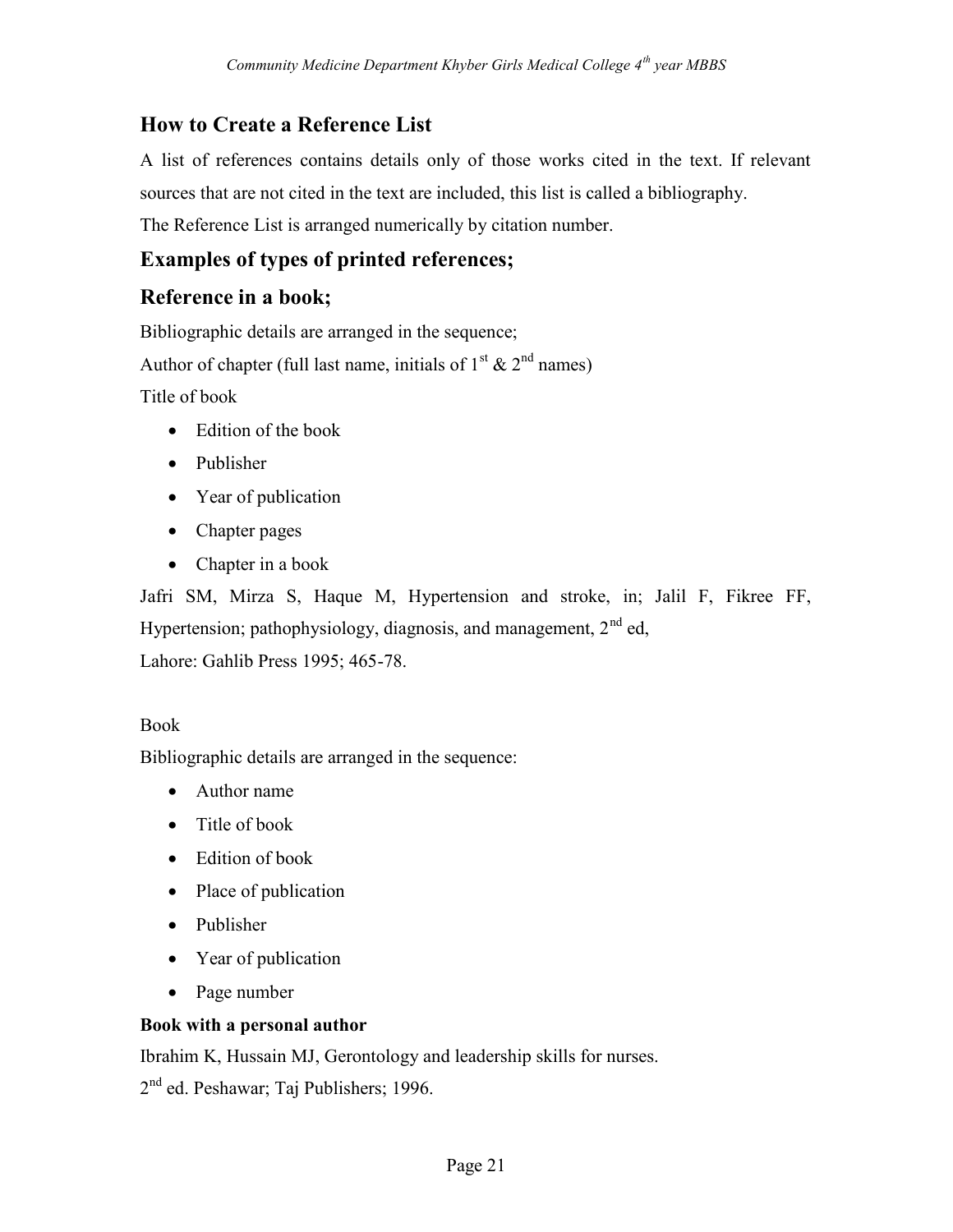#### **Book with editor as author**

Noman SS, Haque M, Khan JS editors, Mental health care for elderly people. Lahore: Churchill Livingstone; 1996.

#### **Organization as author and publisher**

Institute of Medicine (US). Looking at the future of the Medicoaid program Washington. The institute : 1992

#### **Scientific or technical report**

Najmi RS, Paracha PS, Payment for durable medical equipment billed during skilled nurshing facility stays, Final report. Dallas (TX); Dept. of Health and Human Services (US), Office of Evaluation and Inspections; 1994 Oct. Report No.;HHSIGOEI69200860.

#### **Dissertation**

Kaplan SJ. Post-hospital home health care; the elderly's access and utilization (dissertation). St. Louis (MO); Washington Univ.; 1995.

#### **Journal Article**

Bibliographic details are arranged in the sequence;

- Author of journal article
- Article title
- Journal title
- Journal title abbreviation\*
- Date of publication
- Volume of journal
- Issue of journal \*\*
- Article pages

\*abbreviations must be according to the style used in Index Medicus.

See List of Journals Indexed in Index Medicus.

URL;http;//www.nlm.nih.gov/tsd/serials/IJI.html

\*\* In Vancouver system, if a Journal is continuously paginated throughout a volume, the month and issue number may be omitted.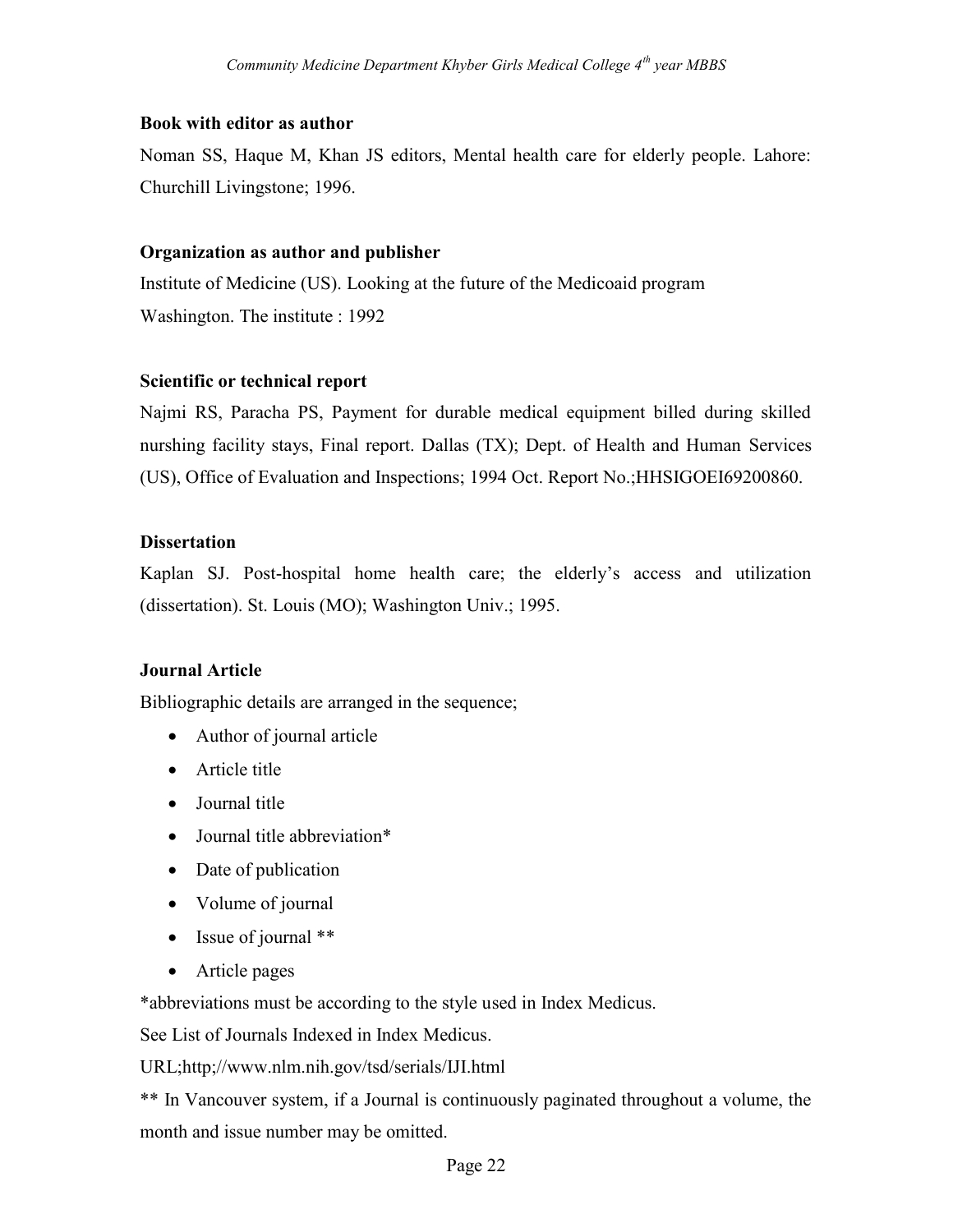#### **Standard Journal article (1 to 6 authors)**

Hassan TJ, Ibrahim K, Haque M et al. Maternal factors affecting birthweight of uncomplicated pregnancy, J Pak Med Assoc 1991; 4(7); 405-9.

#### **Journal article (more than 6 authors)**

Jalil F, Khan SR, Khan RA, Riaz AK, Anwar G, Yaqoob M, et al. Early child health in Lahore, Pakistan; IX, Perinatal events. Acta Pediatrica Suppl 2003; 390; 95-107.

#### **Journal article (no author)**

Cancer in South Africa [editorial] S Afr Med J 2001;84;15.

#### **Journal article (organization as author)**

Govt. of Pakistan, Diarrheal disorders and feeding practices in Pakistan. Planning and development division, 2002.

#### **Examples of types of electronic references:**

Journal Article Bibligraphic details arranged in the sequence; Author of journal article Article title Journal title abbreviation Type of medium (use "Electronic" if you are unsure if it is online or notworked CD- ROM) Date of publication cited (i.e access) date Volume of journal Issue of Journal

#### **Article pages or indication of length**

"available" statement: supplier/database name/identifier or number if available/item or accession number